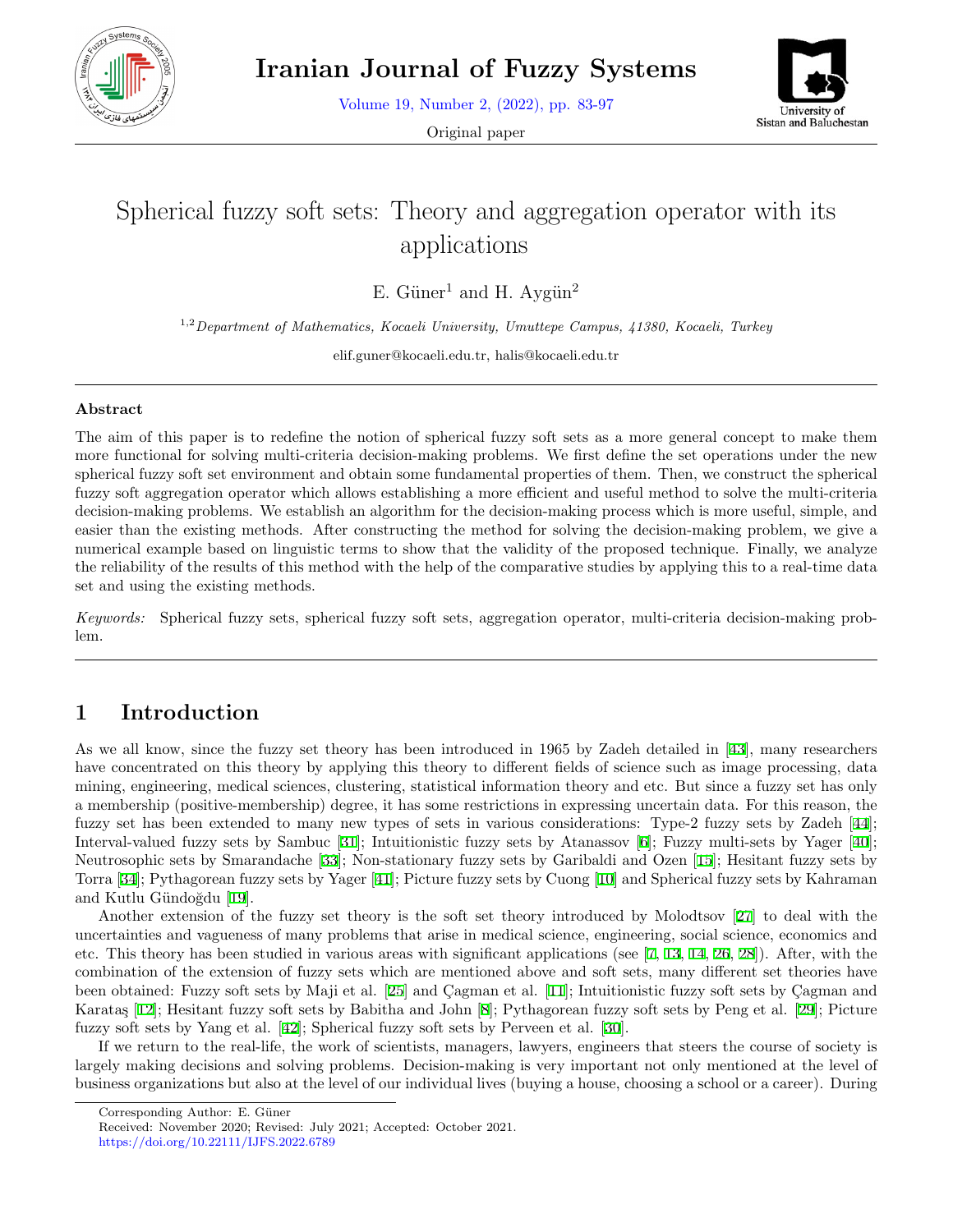the past half-century, major research gains have been made in understanding problem-solving and decision making in many fields such as psychology, economics, mathematical statistics, operations research, political science, artificial intelligence, and cognitive science. In a lot of decision-making problems, we may face various types of uncertainties. To handle these situations, appropriate sets of data and methods have been used by following the developments in science. The first application of the fuzzy set theory to decision-making problems was given by Bellman and Zadeh [[9](#page-13-10)] in 1970. After this paper, a lot of studies have been made with two types of methods, one is the traditional decisionmaking methods such as AHP, VIKOR, WASPAS and another is established on some operators which aggregate the information. In the point of aggregation operators, many theories and applications were improved in recent years by considering the new types of fuzzy sets. For instance, Xu [\[39](#page-14-14)] presented the arithmetic weighted aggregation operators for intuitionistic fuzzy numbers. Wei [\[36](#page-14-15), [37](#page-14-16)] utilized arithmetic and geometric operations to develop some picture fuzzy aggregation operators, also proposed picture fuzzy Hamacher aggregation operators and picture fuzzy Hamacher geometric aggregation operators with applications to enterprise resource planning. Ashraf and Abdullah [\[2](#page-13-11)] extended different strict Archimedean triangular norms and triangular conorms to aggregate the spherical fuzzy information and also defined some spherical aggregation operators and applied these operators to multi-criteria group decision-making problems. Different types of aggregation operators for spherical fuzzy sets can be found in [[5,](#page-13-12) [17](#page-13-13), [18](#page-13-14), [23](#page-14-17), [35](#page-14-18)]. The traditional decision-making methods in spherical fuzzy environment was given in [[20](#page-13-15)[–22](#page-14-19)]. Yang et al. [[42\]](#page-14-12) introduced an algorithm based on adjustable soft discernibility matrix by using the level soft set of a picture fuzzy soft set to solve decision-making problems, which can find an order relation of all the objects. Perveen et al. [[30\]](#page-14-13) proposed an algorithm based on adjustable soft discernibility matrix to solve the decision-making problem in spherical fuzzy soft environment. Guleria and Bajaj [[16\]](#page-13-16) initiated some aggregation operators to merge the spherical fuzzy soft information. Ahmmad et al. [[1\]](#page-13-17) presented some average aggregation operators in spherical fuzzy soft environment and their applications in multi-criteria decision process.

In the present work, we redefine the notion of spherical fuzzy soft sets as a more general concept from the definition given by Perveen et al., [\[30](#page-14-13)] to make them more functional and efficient for solving multi-criteria decision-making problems. The new concept of spherical fuzzy soft sets is larger than the concept of spherical fuzzy soft sets given by Perveen et al. [[30\]](#page-14-13). Also, we initiate the set operations under the spherical fuzzy soft set environment and obtain some fundamental properties of them by defining the null sf-set and universal sf-set. Then, we present the spherical fuzzy soft aggregation operator which allows establishing a more efficient and easier method to solve the multi-criteria decision-making problems. After introducing the notion of spherical fuzzy soft aggregation operators, we propose an algorithm based on linguistic terms that is more useful and practical for the decision-making process than the existing methods. Then, we give a numerical example to clarify the proposed technique. Finally, we compare the results of this method with using a real-time data set and the existing methods.

# **2 Preliminaries**

In this section, we yield some fundamental concepts concerned with soft sets, fuzzy soft sets and spherical fuzzy sets which will be necessary for the main sections. Throughout this paper, *U* will denote an initial universe, *E* refers to a non-empty parameters set and suppose that  $A \subset E$ , unless otherwise specified.

**Definition 2.1.** [\[27](#page-14-7)] *A pair* (*F, E*) *is called a soft set (s-set) over U if F is a mapping of E into the set of all subsets* of the set U (i.e.,  $F: E \to \mathcal{P}(U)$ ). Every set  $F(e)$  for all  $e \in E$ , from this family may be considered as the set of *e−elements of the soft set* (*F, E*)*, or as the set of e−approximate elements of the soft set.*

**Definition 2.2.** [[24\]](#page-14-20) Let  $I^U$  denote the family of all fuzzy sets (f-sets)  $f: U \to I$ . A pair  $(F, E)$  is called a fuzzy soft *set (fs-set) over U if*  $F: E \to I^U$  *is a function.* 

*Obviously, an s-set*  $(F, E)$  *over*  $U$  *can be thought as an fs-set by using the characteristic function of the set*  $F(e)$ :

$$
F(e)(a) = \begin{cases} 1, & \text{if } a \in F(e); \\ 0, & \text{otherwise.} \end{cases}
$$

**Definition 2.3.** [[4](#page-13-18), [10](#page-13-2), [19](#page-13-3)] Let  $\mu : U \rightarrow [0,1], \iota : U \rightarrow [0,1]$  and  $\nu : U \rightarrow [0,1]$  be three mappings. A set  $S = \{ \langle u, \mu(u), \iota(u), \nu(u) \rangle | u \in U \}$  *is called a* 

(*i*) *picture fuzzy set (pf-set) over U if*  $0 \leq \mu(u) + \iota(u) + \nu(u) \leq 1$  *for all*  $u \in U$ *.* 

(*ii*) *spherical fuzzy set (sf-set) over <i>U if*  $0 \leq \mu^2(u) + \iota^2(u) + \nu^2(u) \leq 1$  for all  $u \in U$ .

*The values*  $\mu(u), \iota(u), \nu(u) \in [0,1]$  *denote the degree of positive-membership, neutral-memberhip and negativemembership of u to S, respectively. We will denote by P F*(*U*) *and SF*(*U*) *with the set of all pf-sets and sf-sets over U, respectively.*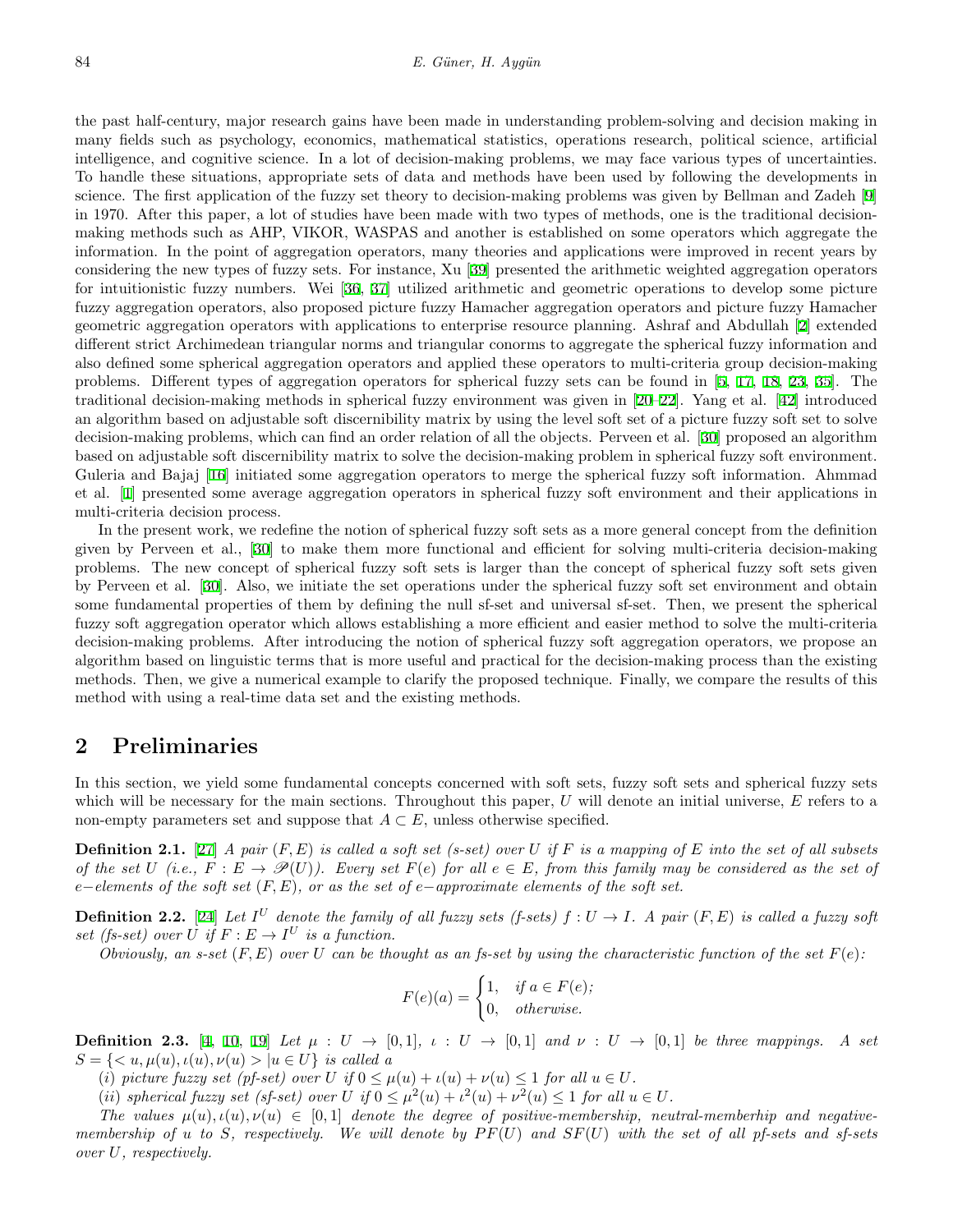**Definition 2.4.** [\[42](#page-14-12)] *A pair*  $(F, E)$  *is called a picture fuzzy soft set (pfs-set) over U if*  $F: E \rightarrow PF(U)$  *is a function.* 

**Remark 2.5.** *It is clear that the family of all sf-sets over U contains the family of all pf-set over U and the family of all pf-set over U contains the family of all f-sets over U. Also, the family of pfs-sets over U contains the family of all fs-sets over U and the family of fs-sets over U contains the family of all s-sets over U.*

We give the definitions of null sf-set and universal sf-set similar to the f-sets as follows:

**Definition 2.6.** *Let*  $S \in SF(U)$ *.* 

- (1) *S is said to be a null sf-set denoted by*  $\overline{0}$  *if*  $S = \{ \langle u, 0, 0, 1 \rangle : u \in U \}.$
- (2) *S* is said to be a universal sf-set denoted by  $\overline{U}$  if  $S = \{ \langle u, 1, 0, 0 \rangle : u \in U \}$ .

The set operations under sf-sets are given by Ashraf et al. [[4\]](#page-13-18) as follows:

**Definition 2.7.** [\[4](#page-13-18)] *For the sf-sets*

 $S_1 = \{ \langle u, \mu_1(u), \iota_1(u), \nu_1(u) \rangle : u \in U \}$  and  $S_2 = \{ \langle u, \mu_2(u), \iota_2(u), \nu_2(u) \rangle : u \in U \}$ ,

*the set operations are defined as follows:*

- (1)  $S_1 \subseteq S_2$  if  $\mu_1(u) \leq \mu_2(u)$ ,  $\iota_1(u) \leq \iota_2(u)$  and  $\nu_1(u) \geq \nu_2(u)$  for all  $u \in U$ .
- (2)  $S_1 = S_2$  *if and only if*  $S_1 \subseteq S_2$  *and*  $S_2 \subseteq S_1$ *.*
- (3) *The union of*  $S_1$  *and*  $S_2$  *is denoted by*  $S_1 \sqcup S_2$  *and defined by*

$$
S_1 \sqcup S_2 = \{ \langle u, \max\{\mu_1(u), \mu_2(u)\}, \min\{\iota_1(u), \iota_2(u)\}, \min\{\nu_1(u), \nu_2(u)\} \rangle : u \in U \}.
$$

(4) *The intersection of*  $S_1$  *and*  $S_2$  *is denoted by*  $S_1 \sqcap S_2$  *and defined by* 

$$
S_1 \sqcap S_2 = \{ \langle u, \min\{\mu_1(u), \mu_2(u)\}, \min\{\iota_1(u), \iota_2(u)\}, \max\{\nu_1(u), \nu_2(u)\} \rangle : u \in U \}.
$$

**Lemma 2.8.** (*i*)  $\overline{0}$   $\subseteq$  *S for all S*  $\in$  *SF*(*U*)*.* 

 $(iii)$   $S \sqsubseteq U$  for all  $S \in SF(U)$ .  $(iii)$   $S \sqcup \overline{U} = \overline{U}$  for all  $S \in SF(U)$ .

 $(iv)$   $S \sqcap \overline{0} = \overline{0}$  *for all*  $S \in SF(U)$ .

**Definition 2.9.** [\[3](#page-13-19)] Let  $S \in SF(U)$  where  $S = \{ \langle u, \mu(u), \iota(u), \nu(u) \rangle | u \in U \}$ . Then the complement of S is denoted *by*  $S^c$  *and defined by*  $S^c = \{ \langle u, v(u), u(u), \mu(u) \rangle | u \in U \}.$ 

**Remark 2.10.** *Let*  $S \in SF(U)$ *. Then*  $S \sqcup S^c \neq \overline{S}$  *and*  $S \sqcap S^c \neq \overline{0}$ *.* 

The following example is given to illustrate the above remark:

**Example 2.11.** Let  $U = \{u_1, u_2\}$  and  $S = \{< u_1, 0.2, 0.3, 0.1, > 0.5, 0.3, 0.8, > 0\}$ . Then, we obtain the followings

 $S<sup>c</sup>$  = {  $\langle u_1, 0.1, 0.3, 0.2 \rangle, \langle u_2, 0.8, 0.3, 0.5 \rangle$ } *S⊔S <sup>c</sup>* = *{< u*1*,* 0*.*2*,* 0*.*3*,* 0*.*1 *>, < u*2*,* 0*.*8*,* 0*.*3*,* 0*.*5 *>}, S⊓S <sup>c</sup>* = *{< u*1*,* 0*.*1*,* 0*.*3*,* 0*.*2 *>, < u*2*,* 0*.*5*,* 0*.*3*,* 0*.*8 *>},*

*which mean that*  $S \sqcup S^c \neq \overline{S}$  *and*  $S \sqcap S^c \neq \overline{0}$ *.* 

The following definitions are recollected to use for solving multi-criteria decision-making problems as seen in the last sections.

**Definition 2.12.** Let  $S \in SF(U)$  where  $S = \{ \langle u, \mu(u), \iota(u), \nu(u) \rangle | u \in U \}$ . The triplet  $\langle \mu(u), \iota(u), \nu(u) \rangle$  is called a u – element of the sf-set S. For simplicity, if  $\mu, \iota, \nu \in [0,1]$  and  $\mu^2 + \iota^2 + \nu^2 \leq 1$ , then the triplet  $\langle \mu, \iota, \nu \rangle$  denotes *a spherical fuzzy number (sf-number). We will denote by SF N*(*U*) *the set of all sf-numbers over U.*

**Definition 2.13.** [\[4](#page-13-18)] Let  $S = \langle \mu, \iota, \nu \rangle, S_1 = \langle \mu_1, \iota_1, \nu_1 \rangle$  and  $S_2 = \langle \mu_2, \iota_2, \nu_2 \rangle$  be three sf-numbers and  $a \ge 0$ . *Then the operations are defined over the sf-numbers as follows:*

 $(i)$   $S_1 \oplus S_2 = \langle \sqrt{\mu_1^2 + \mu_2^2 - \mu_1^2 \mu_2^2}, \iota_1 \iota_2, \nu_1 \nu_2 \rangle$  $(iii)$   $S_1 \odot S_2 = \langle \mu_1 \mu_2, \mu_1 \mu_2, \sqrt{\nu_1^2 + \nu_2^2 - \nu_1^2 \nu_2^2} \rangle$  $(iii)$   $aS = \langle \sqrt{1 - (1 - \mu^2)^a}, \mu^a, \nu^a \rangle$  $(iv)$   $S^a < \mu^a, \iota^a, \sqrt{1 - (1 - \nu^2)^a} >$ .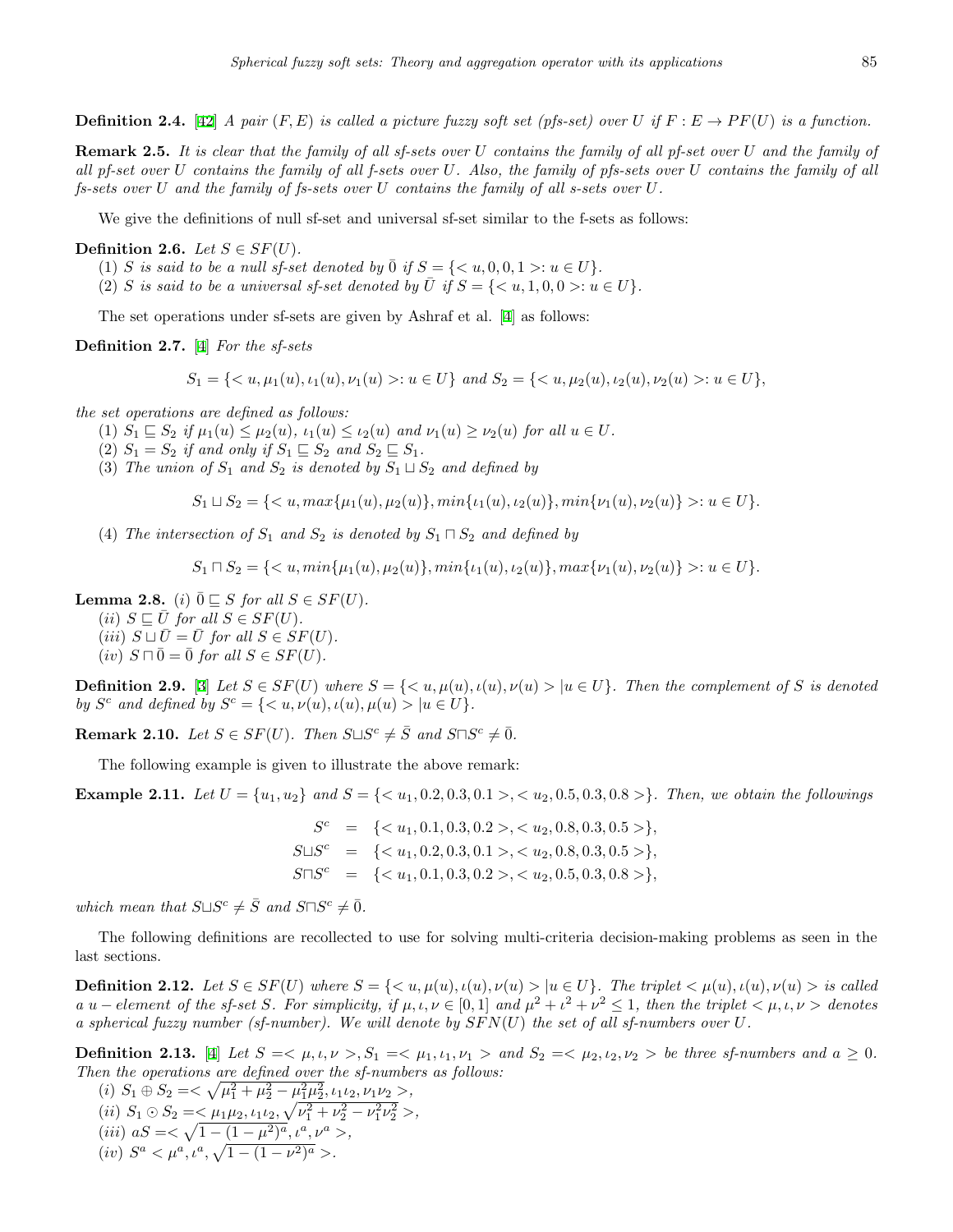**Definition 2.14.** [[4\]](#page-13-18) *Let*  $S = \langle \mu, \iota, \nu \rangle$  *be an sf-number.* 

(*i*) *A score function*  $SC : SFN(U) \rightarrow [0, 1]$  *is defined as*  $SC(S) = \frac{2+\mu-\nu-\nu}{3}$ .

 $(iii)$  *An accuracy function*  $AC : SFN(U) \rightarrow [-1,1]$  *is defined as*  $AC(S) = \mu - \nu$ .

**Definition 2.15.** [[4\]](#page-13-18) Let  $S_1 = \langle \mu_1, \iota_1, \nu_1 \rangle$  and  $S_2 = \langle \mu_2, \iota_2, \nu_2 \rangle$  be two sf-numbers. Then the ranking method *(comparison technique) as follows:*

(*i*) *If*  $SC(S_1) < SC(S_2)$ *, then*  $S_1 < S_2$ *,* (*ii*) *If*  $SC(S_1) > SC(S_2)$ *, then*  $S_1 > S_2$ *,*  $(iii)$   $SC(S_1) = SC(S_2)$ , then (*a*)  $AC(S_1) < AC(S_2)$ *, then*  $S_1 < S_2$ *,* (*b*)  $AC(S_1) > AC(S_2)$ *, then*  $S_1 > S_2$ *,* (*c*)  $AC(S_1) = AC(S_2)$ , then  $S_1 = S_2$ .

### **3 sfs-Sets**

In this section, we redefine the notion of spherical fuzzy soft sets in which the parameters set is crisp and the approximation set is sf-set over *U* by giving their operations.

**Definition 3.1.** Let  $\delta_A : E \to SF(U)$  be a mapping such that  $\delta_A(e) = \overline{0}$  whenever  $e \notin A$ . Then the set of ordered pairs

$$
\Delta_A = \{ (e, \delta_A(e)) : e \in E, \delta_A(e) \in SF(U) \},\
$$

*is called a spherical fuzzy soft set (sfs-set) over U. Here,*  $\delta_A$  *is called the spherical fuzzy approximation function,*  $\delta_A(e)$ *is a spherical fuzzy set called e-element of the sfs-set*  $\Delta_A$  *and denoted by* 

$$
\delta_A(e) = \{ \langle u, \mu_{\delta_A(e)}(u), \iota_{\delta_A(e)}(u), \nu_{\delta_A(e)}(u) \rangle : u \in U \}.
$$

*We will denote by*  $SFS(U)$  *the set of all sfs-sets over*  $U$ *.* 

If  $U = \{u_1, u_2, ..., u_n\}$ ,  $E = \{e_1, e_2, ..., e_m\}$  and  $A \subset E$ , then  $\Delta_A \in SFS(U)$  can be represented by the following *table:*

|       | $_{e_1}$                                                                                  | $\cdots$ | $\epsilon_m$                                                                                         |
|-------|-------------------------------------------------------------------------------------------|----------|------------------------------------------------------------------------------------------------------|
| $u_1$ | $<\mu_{\delta_A(e_1)}(u_1), \iota_{\delta_A(e_1)}(u_1), \nu_{\delta_A(e_1)}(u_1) > \dots$ |          | $<\mu_{\delta_A(e_m)}(u_1), \iota_{\delta_A(e_m)}(u_1), \nu_{\delta_A(e_m)}(u_1)$                    |
| $u_2$ | $<\mu_{\delta_A(e_1)}(u_2), \iota_{\delta_A(e_1)}(u_2), \nu_{\delta_A(e_1)}(u_2) >$       | $\cdots$ | $<\mu_{\delta_A(e_m)}(u_2), \iota_{\delta_A(e_m)}(u_2), \nu_{\delta_A(e_m)}(u_2) >$                  |
|       |                                                                                           |          |                                                                                                      |
|       |                                                                                           |          |                                                                                                      |
| $u_n$ | $  < \mu_{\delta_A(e_1)}(u_n), \iota_{\delta_A(e_1)}(u_n), \nu_{\delta_A(e_1)}(u_n) >$    | $\cdots$ | $<\mu_{\delta_{A}(e_{m})}(u_{n}), \iota_{\delta_{A}(e_{m})}(u_{n}), \nu_{\delta_{A}(e_{m})}(u_{n})>$ |

<span id="page-3-0"></span>If  $a_{ij} = \langle \mu_{\delta A(e_j)}(u_i), \iota_{\delta A(e_j)}(u_i), \nu_{\delta A(e_j)}(u_i) \rangle$  for  $i = 1, 2, ..., n$  and  $j = 1, 2, ..., m$ , then the sfs-set  $\Delta_A$  is represented *by the following matrix*

$$
\Delta_A = [a_{ij}]_{n \times m} = \begin{pmatrix} a_{11} & a_{12} & \dots & a_{1m} \\ a_{21} & a_{22} & \dots & a_{2m} \\ \vdots & \vdots & \vdots & \vdots \\ a_{n1} & a_{n2} & \dots & a_{nm} \end{pmatrix},
$$
(1)

*which is called a matrix form of the sfs-set*  $\Delta_A$ .

**Example 3.2.** Let  $U = \{u_1, u_2, u_3\}$ ,  $E = \{e_1, e_2, e_3, e_4\}$  and  $A = \{e_1, e_3, e_4\}$ . Take  $\delta_A(e_1) = \{< u_1, 0.2, 0.3, 0.5 > u_1\}$  $\{x_1, x_2, x_3, x_4, x_5, x_6, x_7, x_8, x_9, x_{10}, x_{11}, x_{12}, x_{13}, x_{14}, x_{15}, x_{16}, x_{17}, x_{18}, x_{19}, x_{10}, x_{11}, x_{12}, x_{13}, x_{14}, x_{15}, x_{16}, x_{17}, x_{18}, x_{19}, x_{10}, x_{11}, x_{10}, x_{11}, x_{12}, x_{13}, x_{14}, x_{15}, x_{16}, x_{17}, x_{18}, x_{19}, x_{10}, x_{11}, x_{10}, x_{11}, x_{$  $\delta_A(e_4) = \{ \langle u_1, 0.8, 0.4, 0.2 \rangle, \langle u_2, 0.3, 0.5, 0.7 \rangle, \langle u_3, 0.4, 0.5, 0.5 \rangle \},\$ then the sfs-set  $\Delta_A$  is written as follows:

$$
\Delta_A = \{ (e_1, \{ < u_1, 0.2, 0.3, 0.5 > , < u_2, 1, 0, 0 > , < u_3, 0.8, 0.1, 0.5 > \}), \\ (e_2, \{ < u_1, 0, 0, 1 > , < u_2, 0, 0, 1 > , < u_3, 0, 0, 1 > \}), \\ (e_3, \{ < u_1, 0.8, 0.5, 0.4 > , < u_2, 0.9, 0.2, 0.1 > , < u_3, 0.2, 0.7, 0.8 > \}), \\ (e_4, \{ < u_1, 0.8, 0.4, 0.2 > , < u_2, 0.3, 0.5, 0.7 > , < u_3, 0.4, 0.5, 0.5 > \}) \}.
$$

*The matrix form of the sfs-set* ∆*<sup>A</sup> is given by*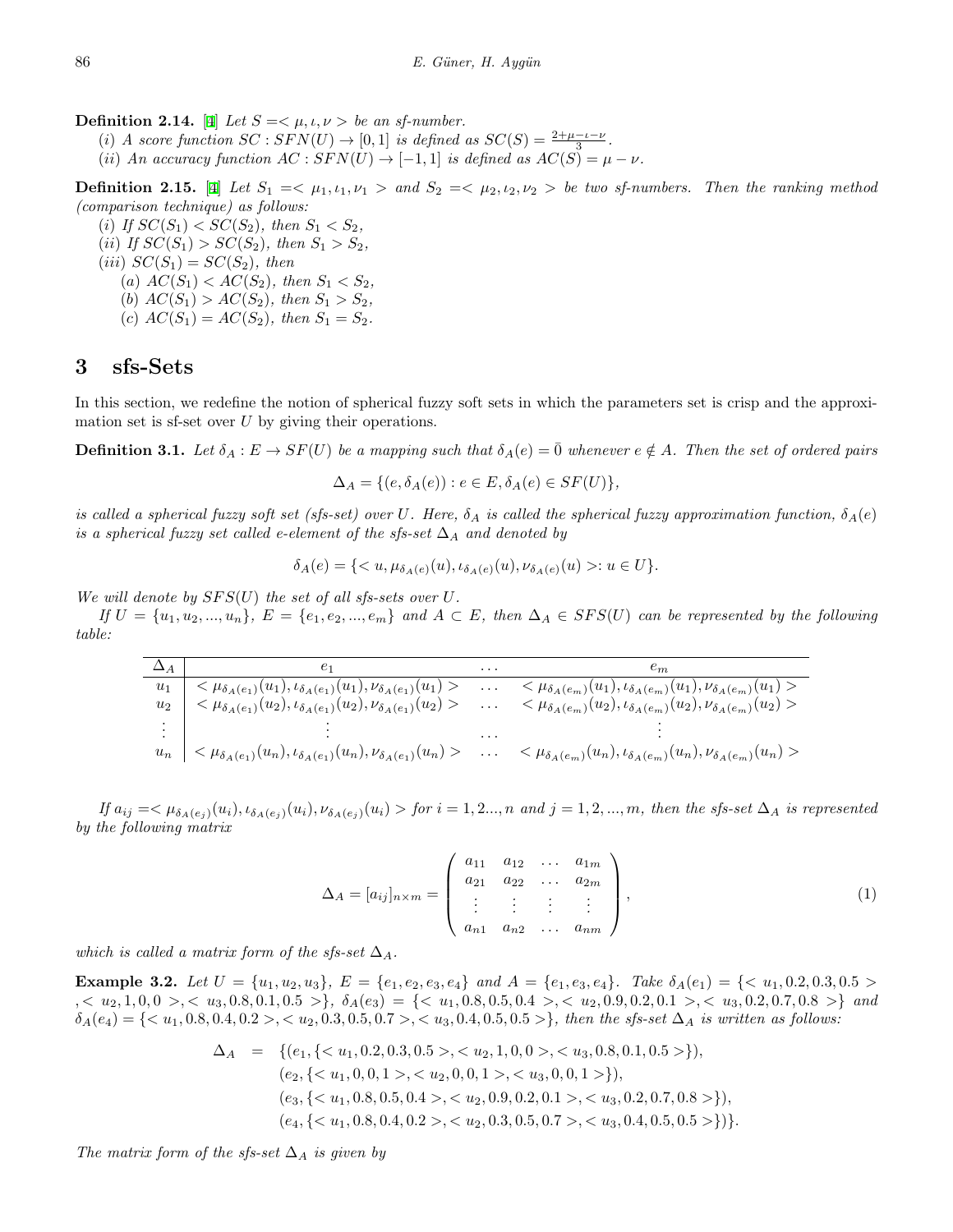$$
M_{\Delta_A} = \begin{pmatrix} < 0.2, 0.3, 0.5 > < 0, 0, 1 > < 0.8, 0.5, 0.4 > < 0.8, 0.4, 0.2 > \\ < 1, 0, 0 > < 0, 0, 1 > < 0.9, 0.2, 0.1 > < 0.3, 0.5, 0.7 > \\ < 0.8, 0.1, 0.5 > < 0, 0, 1 > < 0.2, 0.7, 0.8 > < 0.4, 0.5, 0.5 > \end{pmatrix}.
$$

**Definition 3.3.** *Let*  $\Delta_A \in SFS(U)$ *.* 

(1)  $\Delta_A$  *is called a null sfs-set denoted by*  $\Delta_{\Phi}$  *if*  $\delta_A(e) = \overline{0}$  *for all*  $e \in E$ *.* 

(2)  $\Delta_A$  is called an A-universal sfs-set denoted by  $\Delta_{\widetilde{A}}$  if  $\delta_A(e) = \overline{U}$  for all  $e \in A$ . If  $A = E$ , then the A-universal *sfs-set is called universal sfs-set and denoted by*  $\Delta_{\widetilde{E}}$ .

**Definition 3.4.** Let  $\Delta_A, \Delta_B \in SFS(U)$ .  $\Delta_A$  is said to be an sfs-subset of  $\Delta_B$  denoted by  $\Delta_A \subseteq \Delta_B$  if  $\delta_A(e) \sqsubseteq \delta_B(e)$ for all  $e \in E$ . i.e.,  $\mu_{\delta_A(e)}(u) \leq \mu_{\delta(e)}(u)$ ,  $\iota_{\delta_A(e)}(u) \leq \iota_{\delta_B(e)}(u)$  and  $\nu_{\delta_A(e)}(u) \geq \nu_{\delta_B(e)}(u)$  for all  $u \in U$ .  $\Delta_A$  and  $\Delta_B$  are *said to be sfs-equal denoted by*  $\Delta_A = \Delta_B$  *if*  $\Delta_A \widetilde{\Xi} \Delta_B$  *and*  $\Delta_B \widetilde{\Xi} \Delta_A$ *.* 

**Proposition 3.5.** *Let*  $\Delta_A, \Delta_B, \Delta_C \in SFS(U)$ *. Then the followings are satisfied:* 

 $(i)$   $\Delta_{\Phi} \sqsubseteq \Delta_A$  $(ii)$   $\Delta_A \sqsubseteq \Delta_{\widetilde{A}}$  $(iii)$   $\Delta_{\widetilde{A}} \widetilde{\sqsubseteq} \Delta_{\widetilde{E}}$ *,*  $(iv)$  *If*  $\Delta_A \widetilde{\Xi} \Delta_B$  *and*  $\Delta_B \widetilde{\Xi} \Delta_C$ *, then*  $\Delta_A \widetilde{\Xi} \Delta_C$ *.* 

**Definition 3.6.** Let  $\Delta_A \in SFS(U)$ . The complement of  $\Delta_A$  is written as  $\Delta_A^c \in SFS(U)$  and defined by  $\Delta_A^c = \{(e, \delta_A^c(e)) : e \in E, \delta_A^c(e) \in SF(U)\}\$  where  $\delta_A^c(e) = (\delta_A(e))^c$  for all  $e \in E$ .

**Proposition 3.7.** *Let*  $\Delta_A \in SFS(U)$ *. Then the followings are satisfied:* 

 $(i)$   $(\Delta_A^c)^c = \Delta_A$ ,  $(ii) \Delta_{\Phi}^c = \Delta_{\widetilde{E}}.$ 

*Proof.* The proofs can be easily obtained by using the spherical fuzzy approximation function of the sfs-sets  $\Delta_{\Phi}$ ,  $\Delta_A$ and  $\Delta_{\widetilde{E}}$ .

<span id="page-4-0"></span>**Definition 3.8.** *Let*  $\Delta_A, \Delta_B \in SFS(U)$ *.* 

(1) The union of  $\Delta_A$  and  $\Delta_B$  is the sfs-set  $\Delta_C$  defined by its approximation function such as  $\delta_C(e) = \delta_A(e) \sqcup \delta_B(e)$ *for all*  $e \in E$ *. We will denote it by*  $\Delta_C = \Delta_A \tilde{\sqcup} \Delta_B$ *.* 

(2) The intersection of  $\Delta_A$  and  $\Delta_B$  is the sfs-set  $\Delta_C$  defined by its approximation function such as  $\delta_C(e) = \delta_A(e) \sqcap \delta_B(e)$  *for all*  $e \in E$ *. We will denote it by*  $\Delta_C = \Delta_A \sqcap \Delta_B$ *.* 

**Proposition 3.9.** *Let*  $\Delta_A$ ,  $\Delta_B$ ,  $\Delta_C \in SFS(U)$ *. Then the followings are satisfied:* 

 $(i)$   $\Delta_A \tilde{\sqcup} \Delta_A = \Delta_A$  $(iii)$   $\Delta_A \tilde{\sqcup} \Delta_{\Phi} = \Delta_A$  $(iii)$   $\Delta_A \tilde{\sqcup} \Delta_{\widetilde{E}} = \Delta_{\widetilde{E}}$ *,*  $(iv)$   $\Delta_A \tilde{\sqcup} \Delta_B = \Delta_B \tilde{\sqcup} \Delta_A$  $(v)$  ( $\Delta_A \tilde{\sqcup} \Delta_B$ ) $\tilde{\sqcup} \Delta_C = \Delta_A \tilde{\sqcup} (\Delta_B \tilde{\sqcup} \Delta_C)$ *,*  $(vi)$   $\Delta_A \tilde{\sqcap} \Delta_A = \Delta_A$  $(vii)$   $\Delta_A \tilde{\Pi} \Delta_{\Phi} = \Delta_{\Phi}$  $(viii)$   $\Delta_A \tilde{\Pi} \Delta_{\tilde{E}} = \Delta_A$  $(kx)$   $\Delta$ <sup>*A*</sup> $\overline{\Delta}$ *B* =  $\Delta$ *B* $\overline{\Box}$  $\Delta$ <sub>*A*</sub>*,*  $(\Delta_A \tilde{\Pi} \Delta_B) \tilde{\Pi} \Delta_C = \Delta_A \tilde{\Pi} (\Delta_B \tilde{\Pi} \Delta_C)$ *,*  $(\overline{xi}) \Delta_A \widetilde{\mathbb{L}}(\Delta_B \widetilde{\mathbb{L}} \Delta_C) = (\Delta_A \widetilde{\mathbb{L}} \Delta_B) \widetilde{\mathbb{L}}(\Delta_A \widetilde{\mathbb{L}} \Delta_C)$  $(\pi i i) \Delta_A \tilde{\Pi}(\Delta_B \tilde{\sqcup} \Delta_C) = (\Delta_A \tilde{\sqcap} \Delta_B) \tilde{\sqcup}(\Delta_A \tilde{\sqcap} \Delta_C)$ 

*Proof.* The proofs of these properties can be shown easily by using Definition [3.8](#page-4-0).

**Remark 3.10.** *Let*  $\Delta_A \in SFS(U)$ *. Then*  $\Delta_A \tilde{\sqcup} \Delta_A^c \neq \Delta_{\tilde{E}}$  and  $\Delta_A \tilde{\sqcap} \Delta_A^c \neq \Delta_{\Phi}$ *.* 

**Example 3.11.** Let  $U = \{u_1, u_2\}$ ,  $E = \{e_1, e_2, e_3\}$  and  $A = \{e_1, e_2\}$ . Take the sfs-set  $\Delta_A = \{(e_1, \{& u_1, 0.1, 0.2, 0.7 \>, & u_2, 0.8, 0.3, 0.4 \> \}\), (e_2, \{& u_1, 0.5, 0.3, 0.6 \>, & u_2, 0.7, 0.5, 0.1 \> \})\}.$  Then, we *obtain*

 $\Delta_A \tilde{\sqcup} \Delta_A^c = \{ (e_1, \{ ,  \}), (e_2, \{ ,  \}) \},$  $\Delta_A \tilde{\sqcap} \Delta_A^c = \{ (e_1, \{ ,  \}), (e_2, \{ ,  \}) \}.$ 

*Hence, we see that*  $\Delta_A \tilde{\sqcup} \Delta_A^c \neq \Delta_{\tilde{E}}$  *and*  $\Delta_A \tilde{\sqcap} \Delta_A^c \neq \Delta_{\Phi}$ *.* 

 $\Box$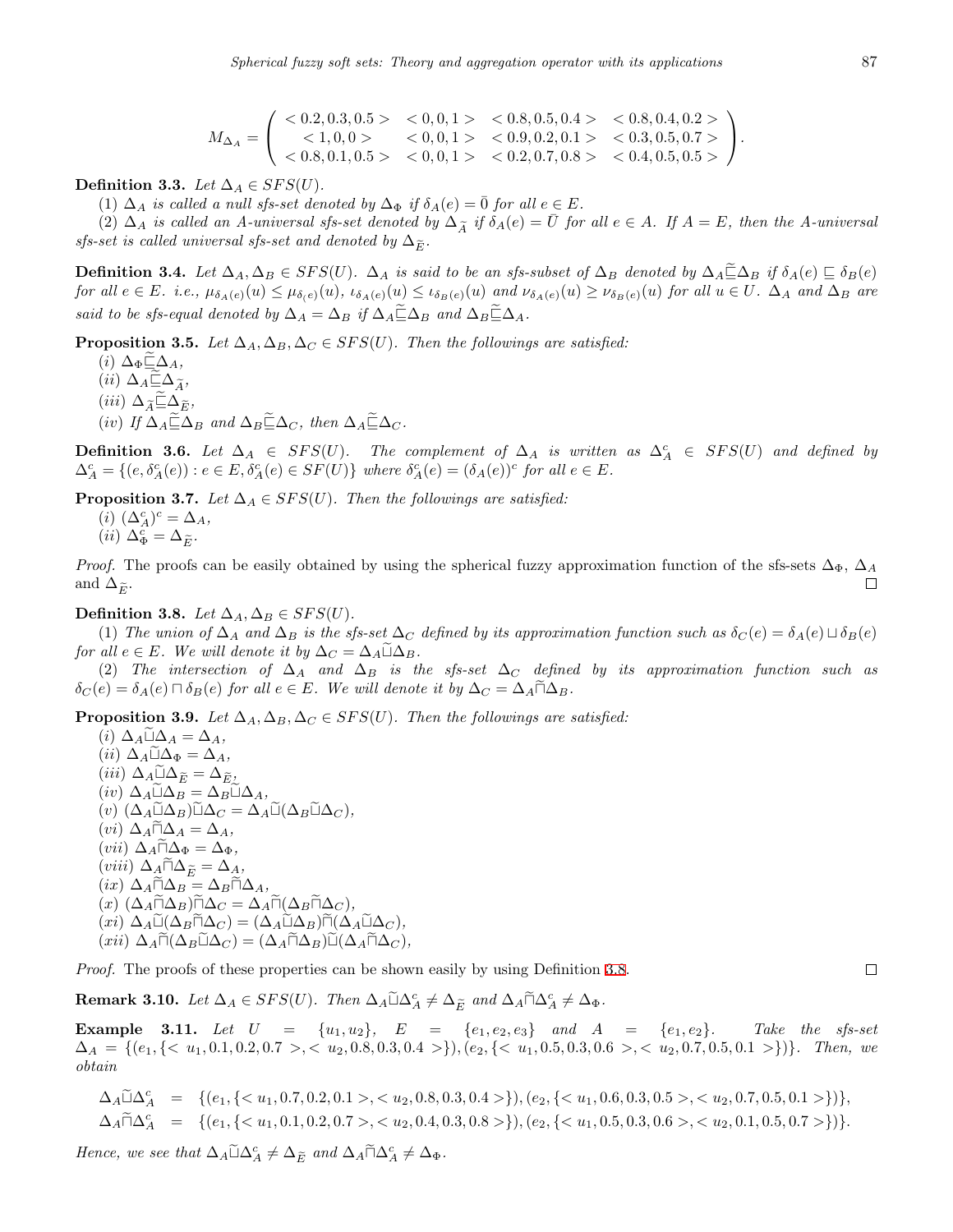**Proposition 3.12.** *Let*  $\Delta_A$ ,  $\Delta_B$ ,  $\Delta_C \in SFS(U)$ *. Then the followings are satisfied:* 

 $(\iota)$   $(\Delta_A \widetilde{\sqcup} \Delta_B)^c = \Delta_A^c \widetilde{\sqcap} \Delta_B^c,$ <br> $(\iota)$   $(\Delta_A \widetilde{\sqcap} \Delta_B)^c = \Delta_C^c \widetilde{\sqcap} \Delta_C^c,$ 

$$
(ii) \ (\Delta_A \widetilde{\sqcap} \Delta_B)^c = \Delta_A^c \widetilde{\sqcup} \Delta_B^c.
$$

*Proof.* (*i*) For all  $e \in E$ , we have

$$
\begin{array}{lll} \delta_{A\cup B}^{c}(e) & = & (\delta_{A}(e)\sqcup\delta_{B}(e))^{c} = \{ \}^{c} \\ & = & \{ \} = & \delta_{A}^{c}(e) \sqcap \delta_{B}^{c}(e), \end{array}
$$

which means that  $(\Delta_A \widetilde{\sqcup} \Delta_B)^c = \Delta_A^c \widetilde{\sqcap} \Delta_B^c$ .<br>
(*ii*) The proof can be above similarly

(*ii*) The proof can be shown similarly to the above.

# **4 Application of the sfs-sets to the multi-criteria decision-making problems**

#### **4.1 sfs-Aggregation operators**

In this subsection, we define the spherical fuzzy soft aggregation operator which allows solving the multi-criteria decision-making problems with an easier method.

<span id="page-5-0"></span>**Definition 4.1.** *Let*  $\Delta_A$  ∈ *SFS(U)*. *The cardinal set of*  $\Delta_A$  *is denoted by*  $c\Delta_A$  *and defined by*  $c\Delta_A = \{ \langle e, \mu_{c\Delta_A}(e), \iota_{c\Delta_A}(e), \nu_{c\Delta_A}(e) \rangle : e \in E \}.$  Here,  $c\Delta_A$  is an sf-set over E and the positive-membership function  $\mu_{c\Delta_A}$ , the neutral-membership function  $\iota_{c\Delta_A}$  and the negative-membership function  $\nu_{c\Delta_A}$  of  $c\Delta_A$  are defined as follows:

$$
\mu_{c\Delta_A}: E \to [0, 1], \mu_{c\Delta_A}(e) = \frac{|\mu_{\delta_A(e)}|}{|U|},
$$
\n(2)

where  $|\mu_{\delta_A(e)}|$  is the scalar cardinality of the f-set  $\mu_{\delta_A(e)}$ . i.e.,  $|\mu_{\delta_A(e)}| = \sum_{u_i \in U} \mu_{\delta_A(e)}(u_i)$ .

<span id="page-5-2"></span>
$$
\iota_{c\Delta_A}: E \to [0,1], \iota_{c\Delta_A}(e) = \frac{|\iota_{\delta_A(e)}|}{|U|},
$$
\n(3)

where  $|\iota_{\delta_A(e)}|$  is the scalar cardinality of the f-set  $\iota_{\delta_A(e)}$ . i.e.,  $|\iota_{\delta_A(e)}| = \sum_{u_i \in U} \iota_{\delta_A(e)}(u_i)$ .

$$
\nu_{c\Delta_A}: E \to [0, 1], \nu_{c\Delta_A}(e) = \frac{|\nu_{\delta_A(e)}|}{|U|},
$$
\n(4)

where  $|\nu_{\delta_A(e)}|$  is the scalar cardinality of the f-set  $\nu_{\delta_A(e)}$ . i.e.,  $|\nu_{\delta_A(e)}| = \sum_{u_i \in U} \nu_{\delta_A(e)}(u_i)$ .

*We will denote by*  $cSFS(U)$  *the set of all cardinal sets of the sfs-sets over U. It is obvious that*  $cSFS(U) \subseteq SFS(U)$ .

**Definition 4.2.** Let  $\Delta_A \in SFS(U)$  and  $c\Delta_A$  be the cardinal set of  $\Delta_A$ . Then the aggregate sf-set of the sfs-set  $\Delta_A$  is denoted by  $\Delta_A^*$  and defined by  $\Delta_A^* = \{ \langle u, \mu_{\Delta_A}^*(u), \iota_{\Delta_A}^*(u), \nu_{\Delta_A}^*(u) \rangle : u \in U \}.$  The positive-membership function  $\mu_{\Delta_A}^*$ , *the neutral-membership function*  $\iota_{\Delta_A}^*$  and the negative-membership function  $\nu_{\Delta_A}^*$  of  $\Delta_A^*$  are defined as follows:

$$
\mu_{\Delta_A}^*: U \to [0, 1], \ \mu_{\Delta_A}^*(u) = \sqrt{1 - \prod_{e \in E} \left( 1 - \mu_{c\Delta_A}^2(e) \mu_{\delta_A(e)}^2(u) \right)^{\frac{1}{|E|}}},\tag{5}
$$

$$
\iota_{\Delta_A}^*: U \to [0, 1], \ \iota_{\Delta_A}^*(u) = \left(\prod_{e \in E} \iota_{c\Delta_A}(e) \iota_{\delta_A(e)}(u)\right)^{\frac{1}{|E|}},\tag{6}
$$

$$
\nu_{\Delta_A}^*: U \to [0,1], \nu_{\Delta_A}^*(u) = \left(\prod_{e \in E} \sqrt{\nu_{c\Delta_A}(e)^2 + \nu_{\delta_A(e)}(u)^2 - \nu_{c\Delta_A}(e)^2 \nu_{\delta_A(e)}(u)^2}\right)^{\frac{1}{|E|}}.
$$
(7)

 $If U = \{u_1, u_2, ..., u_n\}, then the aggregate sf-set of  $\Delta_A \in SFS(U)$  *can be represented by the following table,*$ If  $a_{i1} = \langle \mu_{\Delta A}(u_i), \mu_{\Delta A}(u_i), \nu_{\Delta A}(u_i) \rangle$  for  $i = 1, 2..., n$ , then the sf-set  $\Delta_A^*$  is represented by the following matrix

$$
\Delta_A^* = [a_{i1}]_{n \times 1} = \begin{pmatrix} a_{11} \\ a_{21} \\ \vdots \\ a_{n1} \end{pmatrix},
$$
\n(8)

*which is called a matrix form of the aggregate sf-set*  $\Delta_A^*$ .

<span id="page-5-1"></span> $\Box$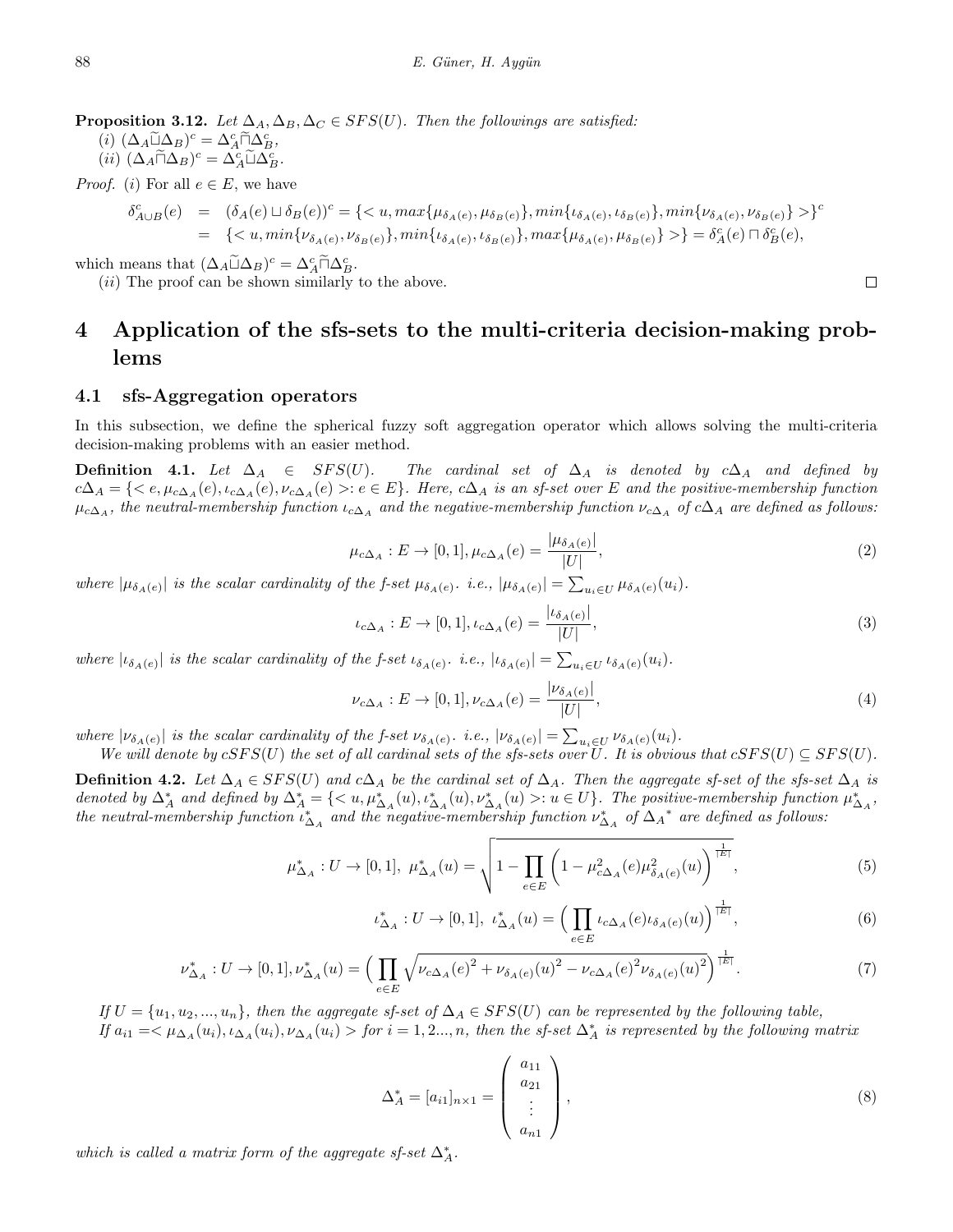| $\Delta^*_A$       | $<\mu_{\Delta_A}^*,\iota_{\Delta_A}^*,\nu_{\Delta_A}^*>$                                                                                                   |
|--------------------|------------------------------------------------------------------------------------------------------------------------------------------------------------|
| $\boldsymbol{u}_1$ |                                                                                                                                                            |
| $u_2$              | $<\mu_{\Delta_A}^*(\overline{u_1}),\iota_{\Delta_A}^*(u_1),\nu_{\Delta_A}^*(u_1)>\\ <\mu_{\Delta_A}^*(u_2),\iota_{\Delta_A}^*(u_2),\nu_{\Delta_A}^*(u_2)>$ |
|                    |                                                                                                                                                            |
| $u_n$              | $<\mu_{\Delta_A}^*(u_n), \iota_{\Delta_A}^*(u_n), \nu_{\Delta_A}^*(u_n) >$                                                                                 |

**Definition 4.3.** *Let*  $\Delta_A$  ∈ *SFS*(*U*) and  $\Delta_A^*$  be the aggregate sf-set of  $\Delta_A$ . Define an operator  $SFS_{agg}: cSFS(U)\times SFS(U) \rightarrow SF(U)$  as  $SFS_{agg}(c\Delta_A, \Delta_A) = \Delta_A^*$ . Then  $SFS_{agg}$  is said to be a sfs-aggregation *operator.*

<span id="page-6-1"></span>**Theorem 4.4.** Let  $\Delta_A \in SFS(U)$ . Suppose that  $M_{\Delta_A}, M_{c\Delta_A}$  and  $M_{\Delta_A^*}$  represent the matrices of  $\Delta_A, c\Delta_A$  and  $\Delta_A^*$ . *Then*

$$
|E|M_{\Delta_A^*} = M_{\Delta_A} \odot M_{c\Delta_A}^T,\tag{9}
$$

*where*  $|E|$  *is the cardinality of*  $E$  *and*  $M_{c\Delta A}^T$  *is the transposition of*  $M_{c\Delta A}$ *.* 

*Proof.* It is clear from  $[a_{i1}]_{n \times 1} = [a_{ij}]_{n \times m} \odot [a_{1j}]_{1 \times m}^T$ .

#### **4.2 An application**

In this subsection, we aim to give an application of the sfs-aggregation operators which satisfies a solution for the multicriteria decision-making problems. We present an algorithm for multi-criteria decision-making problems in the spherical fuzzy soft environment. The proposed method is shown by the frame diagram (Figure 1) to clarify the organization of this method. Then, we give an illustrative example by using the proposed algorithm.

**Step I:** Let the decision-maker establish the sfs-set  $\Delta_A$  over *U* by filling the decision and criteria evaluation matrices using the linguistic terms given in Table [1](#page-6-0). Then from this table, construct the matrix form of the sfs-set  $\Delta_A = [a_{ij}]_{n \times m}$ as given in Eq. $(1)$  $(1)$ .

<span id="page-6-0"></span>

| Linguistic terms                 | $<\mu, \iota, \nu>$ |
|----------------------------------|---------------------|
| Absolutely Low Importance (ALI)  | < 0.1, 0.9, 0.1 >   |
| Very Low Importance (VLI)        | < 0.2, 0.8, 0.2 >   |
| Low Importance (LI)              | < 0.3, 0.7, 0.3 >   |
| Slightly Low Importance (SLI)    | < 0.4, 0.6, 0.4 >   |
| Equally Importance (EI)          | < 0.5, 0.5, 0.5 >   |
| Slightly More Importance (SMI)   | < 0.6, 0.4, 0.4 >   |
| High Importance (HI)             | < 0.7, 0.3, 0.3 >   |
| Very High Importance (VHI)       | < 0.8, 0.2, 0.2 >   |
| Absolutely More Importance (AMI) | < 0.9, 0.1, 0.1 >   |

Table 1: Corresponding spherical fuzzy numbers to linguistic terms

**Step II:** Since the multi-criteria decision-making problem may have some benefit and cost types criteria, the information given by decision-maker is normalized in the following way:

$$
s_{ij} = \begin{cases} a_{ij}, & \text{for benefit criteria} \\ (a_{ij})^c, & \text{for cost criteria} \end{cases}
$$

for all  $i = 1, 2, ..., n$  and  $j = 1, 2, ..., m$ , where  $(a_{ij}^{(r)})^c$  is the complement of  $a_{ij}^{(r)}$ . Then the normalized matrix of the sfs-set  $\Delta_A$  is constructed as  $\Delta'_A = [s_{ij}]_{n \times m}$ 

**Step III:** Find the cardinal set  $c\Delta_A$  of  $\Delta'_A$  by using Eq.([2\)](#page-5-0), Eq.[\(3](#page-5-1)) and Eq.[\(4](#page-5-2)).

**Step IV:** Find the aggregate sf-set  $\Delta_A^*$  of  $\Delta'_A$  by using Eq.([9\)](#page-6-1).

**Step V:** Calculate the score values of the aggregate sf-set  $\Delta_A^*$ .

**Step VI:** Rank the alternatives and select the optimum alternative which has the maximum score value. The method explained above is shown by the frame diagram (Figure 1) as follows:

 $\Box$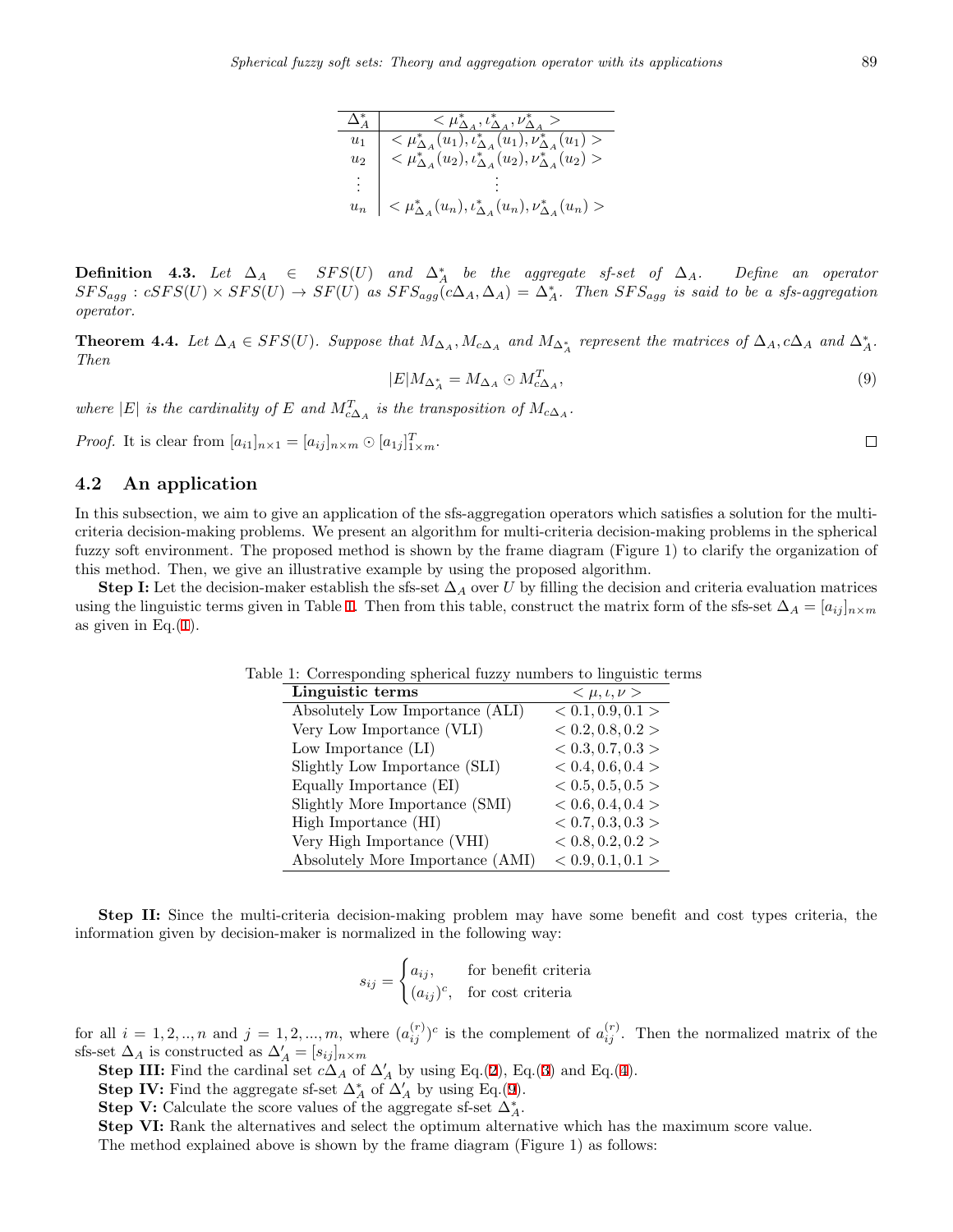

Figure 1: Flow chart of the proposed method

**Example 4.5.** *Suppose that a lawyer company chooses a trainee. There are four candidates applied for this position.* Let us show the candidates as  $u_1, u_2, u_3, u_4$  with the set of alternatives  $U = \{u_1, u_2, u_3, u_4\}$ . The committee will select *a person in these candidates by evaluating them according to education (e*1*), computer knowledge (e*2*), good speaking*  $(e_3)$  and age  $(e_4)$  criteria. After some interviews with the candidates, the committee evaluates the candidates from the *restrict view according to a chosen subset*  $A = \{e_1, e_2, e_3\}$  *of*  $E$ *.* 

**Step I:** The committee establishes the sfs-set  $\Delta_A$  over *U* by filling the decision and criteria evaluation matrices *using the linguistic terms given in Table [1](#page-6-0) and shown in Table [2.](#page-7-0)*

| Table 2: sfs-set $\Delta_A$ established by commitee |  |  |  |
|-----------------------------------------------------|--|--|--|
|-----------------------------------------------------|--|--|--|

<span id="page-7-0"></span>

| $\Delta A$ | e1   | е2   | eз   |
|------------|------|------|------|
| $u_1$      | A MT | LТ   | HІ   |
| $u_2$      | VЫ   | SMI  | A MI |
| $u_3$      | ALI  | AMI  | ET.  |
| $u_4$      | SЫ   | A MI | VLI  |

*From here, we can show this sfs-set as matrix form as follows:*

 $M_{\Delta_A} =$  $\sqrt{ }$  $\overline{\phantom{a}}$ *<* 0*.*9*,* 0*.*1*,* 0*.*1 *> <* 0*.*3*,* 0*.*7*,* 0*.*3 *> <* 0*.*7*,* 0*.*3*,* 0*.*3 *> <* 0*,* 0*,* 1 *> <* 0*.*2*,* 0*.*8*,* 0*.*2 *> <* 0*.*6*,* 0*.*4*,* 0*.*4 *> <* 0*.*9*,* 0*.*1*,* 0*.*1 *> <* 0*,* 0*,* 1 *> <* 0*.*1*,* 0*.*9*,* 0*.*1 *> <* 0*.*9*,* 0*.*1*,* 0*.*1 *> <* 0*.*5*,* 0*.*5*,* 0*.*5 *> <* 0*,* 0*,* 1 *> <* 0*.*4*,* 0*.*6*,* 0*.*4 *> <* 0*.*9*,* 0*.*1*,* 0*.*1 *> <* 0*.*2*,* 0*.*8*,* 0*.*2 *> <* 0*,* 0*,* 1 *>*  $\setminus$ *.*

*Step II: Since all criteria are benefit types criteria, this step is skipped.* **Step III:** The cardinal set  $c\Delta_A$  of  $\Delta_A$  is calculated as follows:

$$
c\Delta_A = \{(e_1, < 0.4, 0.6, 0.2 >), (e_2, < 0.675, 0.325, 0.225 >), (e_3, < 0.575, 0.425, 0.275 >)\}.
$$

*Step IV: The aggregate sf-set*  $\Delta_A^*$  *of*  $\Delta_A$  *is found by using Eq.*[\(9\)](#page-6-1) *as follows:*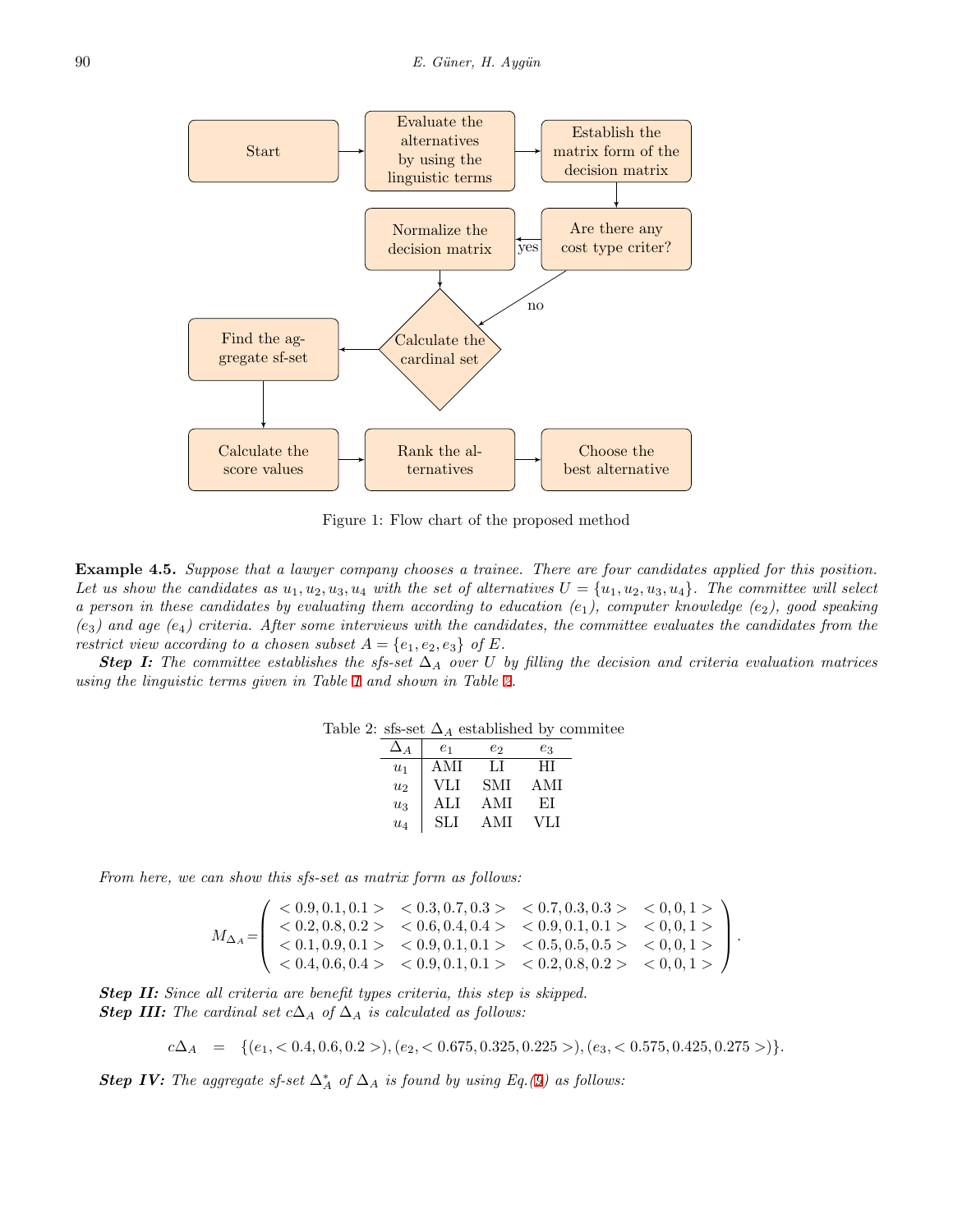$$
M_{\Delta_A^*} = \frac{1}{4} \Bigg[ \begin{pmatrix} <0.9, 0.1, 0.1> & <0.3, 0.7, 0.3> & <0.7, 0.3, 0.3> & <0, 0, 1> \\ <0.2, 0.8, 0.2> & <0.6, 0.4, 0.4> & <0.9, 0.1, 0.1> & <0.9, 0.1> \\ <0.1, 0.9, 0.1> & <0.9, 0.1, 0.1> & <0.5, 0.5, 0.5> & <0, 0, 1> \\ <0.4, 0.6, 0.4> & <0.9, 0.1, 0.1> & <0.5, 0.5, 0.5> & <0, 0, 1> \\ <0.4, 0.6, 0.4> & <0.9, 0.1, 0.1> & <0.2, 0.8, 0.2> & <0, 0, 1> \\ <0.3419, 0.2269, 0.4377> & < & <0.2, 0.8, 0.2> & <0, 0, 1> \\ <0.3579, 0.2471, 0.4170> & < & <0.3427, 0.2511, 0.4362> \end{pmatrix} \Bigg]
$$

**Step V:** If we calculate the score values of the aggregate sf-set  $\Delta^*_{A}$ , *gregate sf-set*  $\Delta_A^*$ , *then we have that* 0.3419, 0.2269, 0.4377 > = 0.5591,  $SC(<$  0.2924*,* 0.2042*,* 0.4254 *>*) = 0.5542*,*  $SC(<$  0.3419*,* 0.2269*,* 0.4377 >) *SC*(*<* 0*.*3579*,* 0*.*2471*,* 0*.*4170 *>*) = 0*.*5646*, SC*(*<* 0*.*3427*,* 0*.*2511*,* 0*.*4362 *>*) = 0*.*5518*.*

**Step VI:** Since the ranking order of score values is that  $SC(u_3) > SC(u_2) > SC(u_1) > SC(u_4)$ , the best alternative *is u*3*. So, u*<sup>3</sup> *is the best candidate for the company.*

### **5 Comparative study**

In this section, we analyze the authenticity of results with the help of the comparative studies by using a real-time data set and the existing methods given in [[1,](#page-13-17) [16,](#page-13-16) [30,](#page-14-13) [42\]](#page-14-12).

#### **5.1 By using a real-time data set**

The WISDM Smartphone and Smartwatch Activity and Biometrics Dataset, which is taken in UCI Machine Learning Repository data sets, includes activity data from 51 participants from an activity recognition project. Each participant performed each of the 18 activities for 3 minutes and the sensor data (accelerometer and gyroscope for smartphone and smartwatch) was recorded at a rate of 20 Hz.

In this project, they considered the accelerometer and gyroscope sensor on both the smartphone and smartwatch and determined which combination of sensors (phone-accel, phone-gyro, watch-accel, and watch-gyro, phone:phoneaccel+phone-gyro, watch:watch-accel+watch-gyro, accels:phone-accel+watch-accel, gyros:phone-gyro+watch-gyro, all: phone-accel+phone-gyro+watch-accel+watch-gyro) performs best. For this aim, 18 diverse activities of daily living (walking, jogging, stairs, sitting, standing, kicking, dribbling, catch, typing, writing, clapping, teeth, folding, pasta, soup, sandwich, chips, drinking) were evaluated for their biometric efficacy and, unlike most other studies, biometric identification was evaluated in addition to biometric authentication. The detailed authentication results for the Random Forest algorithm, where decisions are based on a single 10-second example, are provided in Table [3](#page-8-0) [\[38](#page-14-21)].

| Activity      | Phone | Phone | Watch | Watch | Phone | Watch | Accels | Gyros | All  |
|---------------|-------|-------|-------|-------|-------|-------|--------|-------|------|
|               | accel | gyro  | accel | gyro  |       |       |        |       |      |
| Walking       | 11.2  | 11.3  | 17.5  | 18.8  | 9.3   | 16.1  | 12.6   | 10.2  | 7.9  |
| Jogging       | 11.5  | 13.2  | 18.1  | 19.3  | 10.3  | 15.1  | 11.3   | 13.8  | 9.8  |
| <b>Stairs</b> | 12.3  | 16.4  | 24.3  | 26.1  | 11.8  | 21.6  | 13.9   | 16.5  | 13.5 |
| Sitting       | 13.6  | 26.3  | 21.8  | 33.4  | 12.8  | 22.3  | 10.7   | 27.2  | 13   |
| Standing      | 14.7  | 26    | 22.6  | 33.3  | 15.6  | 23    | 11.9   | 27.9  | 15.4 |
| Kicking       | 12.5  | 18.5  | 21.8  | 26.7  | 11.5  | 21.1  | 13.8   | 16.7  | 14   |
| Dribbling     | 12.2  | 19.9  | 18.9  | 21    | 12.7  | 17.9  | 11.2   | 15.7  | 12   |
| Catch         | 10.8  | 20.3  | 20.6  | 20.8  | 13.4  | 16.7  | 12.1   | 17.2  | 12.2 |
| Typing        | 11.5  | 19.4  | 16.8  | 26.2  | 11.3  | 18    | 10.4   | 19    | 8.7  |
| Writing       | 13.3  | 19.4  | 15.3  | 27.1  | 12.3  | 15.6  | 11.2   | 18.5  | 10.8 |
| Clapping      | 11.3  | 20.5  | 15.8  | 20.8  | 11.7  | 19.2  | 9.7    | 14.6  | 10.6 |
| Teeth         | 11.8  | 19.7  | 18.6  | 22.7  | 12.7  | 17.2  | 11.4   | 19.9  | 12.2 |
| Folding       | 11.4  | 16.6  | 19.6  | 24.7  | 12.3  | 17.1  | 8.3    | 17    | 10.9 |
| Pasta         | 12.4  | 23    | 18.4  | 28.8  | 14.4  | 20.4  | 12.3   | 22.6  | 10.9 |
| Soup          | 9.6   | 22.4  | 17.6  | 24.6  | 10.1  | 17.5  | 8.6    | 21.7  | 9.8  |
| Sandwich      | 11.4  | 22.6  | 24.1  | 30.2  | 10.4  | 22.1  | 10.1   | 23.6  | 12.3 |
| Chips         | 12.3  | 23.3  | 19.2  | 29.5  | 11.7  | 20.3  | 11.3   | 20.4  | 10.2 |
| Drinking      | 12    | 24.2  | 20    | 30.1  | 12.9  | 20.1  | 11.8   | 19.7  | 12.4 |

<span id="page-8-0"></span>Table 3: Authentication EER using a one 10-s example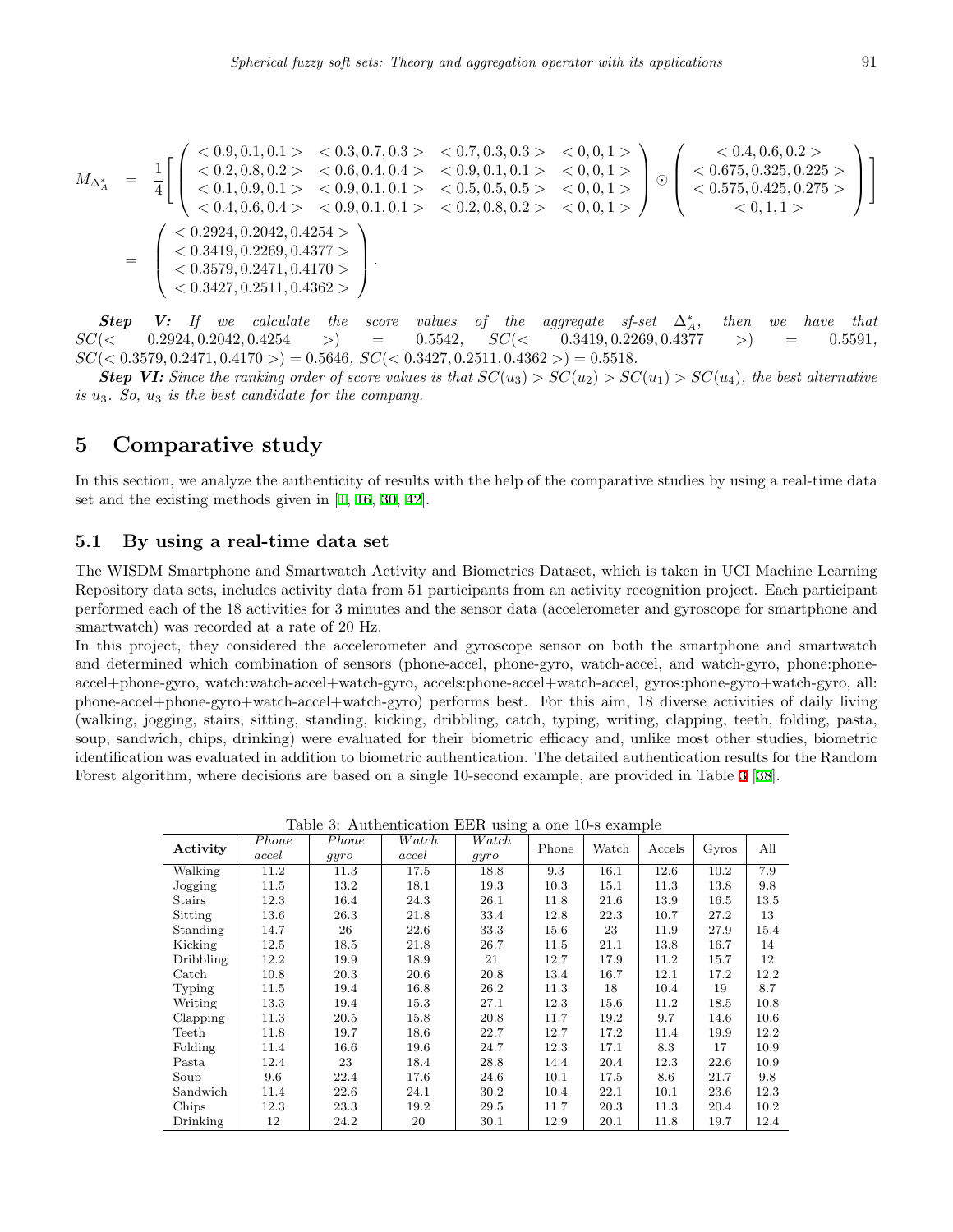Results are provided for each of the eighteen activities and each of the nine sensor combinations. The relative value of each of the nine sensor configurations can be determined by comparing the values in the different columns.

Let  $U = \{u_1, u_2, ..., u_9\}$  and  $A = \{e_1, e_2, ..., e_{18}\}$  where  $u_1 = phone - accel, u_2 = phone - gyro, u_3 = watch - accel,$  $u_4 = watch - gyro, u_5 = phone, u_6 = watch, u_7 = accel, u_8 = gyros, u_9 = all, e_1 = walking, e_2 = jogging,$  $e_3 = \textit{stairs}, e_4 = \textit{stiting}, e_5 = \textit{standing}, e_6 = \textit{kicking}, e_7 = \textit{dribling}, e_8 = \textit{catch}, e_9 = \textit{typing}, e_{10} = \textit{writing}, e_{11} = \textit{writing}, e_{12} = \textit{writing}, e_{13} = \textit{wiving}, e_{14} = \textit{wiving}, e_{15} = \textit{wiving}, e_{16} = \textit{writing}, e_{17} = \textit{wString}, e_{18} = \textit{wString}, e_{19} = \textit{wstring}, e_{10} = \textit{writing}, e_{$  $clapping, e_{12} = teeth, e_{13} = folding, e_{14} = pasta, e_{15} = soup, e_{16} = sandwich, e_{17} = chips and e_{18} = drinking, e_{19} = skin, e_{19} = skin, e_{19} = skin, e_{10} = skin, e_{11} = skin, e_{12} = skin, e_{13} = skin, e_{14} ={'}$ 

We now apply the steps to solve this decision-making problem as follows:

**Step I:** The values in Table [3](#page-8-0) are transformed to the fuzzy value by using the formula 5.2 given in [\[32](#page-14-22)] and the decision matrix is obtained as in the Table [4.](#page-9-0)

|                |                  |                  | Table 4: sfs-set $\Delta_A$ of the fuzzy authentication EER using a one 10-s example |                       |                  |                  |
|----------------|------------------|------------------|--------------------------------------------------------------------------------------|-----------------------|------------------|------------------|
| $\Delta_A$     | e <sub>1</sub>   | e <sub>2</sub>   | $e_3$                                                                                | $e_4$                 | $e_5$            | $e_6$            |
| $u_1$          | < 0.7058, 0, 0 > | < 0.6966, 0, 0 > | < 0.6569, 0, 0 >                                                                     | < 0.5982, 0, 0 >      | < 0.5487, 0, 0 > | < 0.6479, 0, 0 > |
| $u_2$          | < 0.7014, 0, 0 > | < 0.6163, 0, 0 > | < 0.4737, 0, 0 >                                                                     | < 0.1464, 0, 0 >      | < 0.1529, 0, 0 > | < 0.3865, 0, 0 > |
| $u_3$          | < 0.4271, 0, 0 > | < 0.4025, 0, 0 > | < 0.1939, 0, 0 >                                                                     | < 0.2671, 0, 0 >      | < 0.2420, 0, 0 > | < 0.2671, 0, 0 > |
| $u_4$          | < 0.3746, 0, 0 > | < 0.3553, 0, 0 > | < 0.1507, 0, 0 >                                                                     | < 0.0451, 0, 0 >      | < 0.0459, 0, 0 > | < 0.1380, 0, 0 > |
| $u_{5}$        | < 0.7864, 0.0 >  | < 0.7448, 0, 0 > | < 0.6792, 0.0 >                                                                      | < 0.6344, 0.0 >       | < 0.5086, 0.0 >  | < 0.6926, 0.0 >  |
| u <sub>6</sub> | < 0.4867, 0.0 >  | < 0.5308, 0.0 >  | < 0.2736, 0, 0 >                                                                     | < 0.2512, 0, 0 >      | < 0.2301, 0, 0 > | < 0.2903, 0, 0 > |
| $u_7$          | < 0.6434, 0, 0 > | < 0.7014, 0, 0 > | < 0.5847, 0, 0 >                                                                     | < 0.7276, 0, 0 >      | < 0.6748, 0, 0 > | < 0.5892, 0, 0 > |
| $u_8$          | < 0.7490, 0, 0 > | < 0.5892, 0, 0 > | < 0.4694, 0, 0 >                                                                     | < 0.1281, 0, 0 >      | < 0.1151, 0, 0 > | < 0.4608, 0, 0 > |
| $u_{9}$        | < 0.8408, 0, 0 > | < 0.7658, 0, 0 > | < 0.6028, 0, 0 >                                                                     | < 0.6253, 0, 0 >      | < 0.5175, 0, 0 > | < 0.5802, 0, 0 > |
|                | $e_7$            | $e_8$            | $e_9$                                                                                | $e_{10}$              | $e_{11}$         | $e_{12}$         |
| $u_1$          | < 0.6614, 0, 0 > | < 0.7233, 0, 0 > | < 0.6926, 0, 0 >                                                                     | < 0.6118, 0.0 >       | < 0.7014, 0, 0 > | < 0.6792, 0, 0 > |
| $u_2$          | < 0.3329, 0, 0 > | < 0.3183, 0, 0 > | < 0.3515, 0, 0 >                                                                     | < 0.3515, 0, 0 >      | < 0.3112, 0, 0 > | < 0.3403, 0, 0 > |
| $u_3$          | < 0.3707, 0.0 >  | < 0.3077, 0.0 >  | < 0.4566, 0, 0 >                                                                     | < 0.5219, 0.0 >       | < 0.4999, 0.0 >  | < 0.3825, 0.0 >  |
| $u_4$          | < 0.2938, 0.0 >  | < 0.3007, 0.0 >  | < 0.1486, 0, 0 >                                                                     | < 0.1300, 0.0 >       | < 0.3007, 0, 0 > | < 0.2390, 0, 0 > |
| $u_5$          | < 0.6389, 0, 0 > | < 0.6073, 0, 0 > | < 0.7014, 0, 0 >                                                                     | < 0.6569, 0, 0 >      | < 0.6837, 0, 0 > | < 0.6389, 0, 0 > |
| u <sub>6</sub> | < 0.4106, 0, 0 > | < 0.4608, 0, 0 > | < 0.4066, 0, 0 >                                                                     | < 0.5086, 0, 0 >      | < 0.3592, 0, 0 > | < 0.4396, 0, 0 > |
| $u_7$          | < 0.7058, 0.0 >  | < 0.6658, 0.0 >  | < 0.7405, 0, 0 >                                                                     | $< 0.7058$ , 0, 0 $>$ | < 0.7700, 0, 0 > | < 0.6970, 0, 0 > |
| $u_8$          | < 0.5042, 0.0 >  | < 0.4396, 0.0 >  | < 0.3669, 0.0 >                                                                      | < 0.3865, 0.0 >       | < 0.5532, 0.0 >  | < 0.3329, 0, 0 > |
| $u_{9}$        | < 0.6703, 0, 0 > | < 0.6614, 0, 0 > | < 0.8104, 0, 0 >                                                                     | < 0.7233, 0, 0 >      | < 0.7319, 0, 0 > | < 0.6614, 0, 0 > |
|                | $e_{13}$         | $e_{14}$         | $e_{15}$                                                                             | $e_{16}$              | $e_{17}$         | $e_{18}$         |
| $u_1$          | < 0.6970, 0.0 >  | < 0.6524, 0, 0 > | < 0.7741, 0, 0 >                                                                     | < 0.6970, 0.0 >       | < 0.6569, 0, 0 > | < 0.6703, 0, 0 > |
| $u_2$          | < 0.4651, 0, 0 > | < 0.2301, 0, 0 > | < 0.2481, 0, 0 >                                                                     | < 0.2420, 0, 0 >      | < 0.2213, 0, 0 > | < 0.1966, 0, 0 > |
| $u_3$          | < 0.3440, 0, 0 > | < 0.3905, 0, 0 > | < 0.4230, 0, 0 >                                                                     | < 0.1992, 0, 0 >      | < 0.3592, 0, 0 > | < 0.3292, 0, 0 > |
| $u_4$          | < 0.1837, 0, 0 > | < 0.0999, 0, 0 > | < 0.1862, 0, 0 >                                                                     | < 0.0794, 0, 0 >      | < 0.0892, 0, 0 > | < 0.0807, 0, 0 > |
| $u_{5}$        | < 0.6569, 0, 0 > | < 0.5621, 0, 0 > | < 0.7532, 0, 0 >                                                                     | < 0.7405, 0, 0 >      | < 0.6837, 0, 0 > | < 0.6299, 0, 0 > |
| u <sub>6</sub> | < 0.4439, 0, 0 > | < 0.3147, 0, 0 > | < 0.4271, 0, 0 >                                                                     | < 0.2575, 0, 0 >      | < 0.3183, 0, 0 > | < 0.3255, 0, 0 > |
| $u_7$          | < 0.8258, 0, 0 > | < 0.6569, 0, 0 > | < 0.8143, 0, 0 >                                                                     | < 0.7532, 0, 0 >      | < 0.7014, 0, 0 > | < 0.6792, 0, 0 > |
| $u_8$          | < 0.4481, 0, 0 > | < 0.2420, 0, 0 > | < 0.2704, 0, 0 >                                                                     | < 0.2129, 0, 0 >      | < 0.3147, 0, 0 > | < 0.3403, 0, 0 > |
| $u_{9}$        | < 0.7189, 0.0 >  | < 0.7189, 0.0 >  | < 0.7658, 0.0 >                                                                      | < 0.6569, 0.0 >       | < 0.7490, 0, 0 > | < 0.6524, 0.0 >  |

<span id="page-9-0"></span>

**Step II:** Since all criteria are benefit types criteria, this step is skipped. **Step III:** The cardinal set  $c\Delta_A$  of  $\Delta_A$  is calculated as follows:

$$
c\Delta_A = \{(e_1, < 0.6350, 0, 0 >), (e_2, < 0.5999, 0, 0 >), (e_3, < 0.4353, 0, 0 >), (e_4, < 0.3804, 0, 0 >), (e_5, < 0.3373, 0, 0 >), (e_6, < 0.4503, 0, 0 >), (e_7, < 0.5098, 0, 0 >), (e_8, < 0.4983, 0, 0 >), (e_9, < 0.5194, 0, 0 >), (e_{10}, < 0.5107, 0, 0 >), (e_{11}, < 0.5457, 0, 0 >), (e_{12}, < 0.4901, 0, 0 >), (e_{13}, < 0.5315, 0, 0 >), (e_{14}, < 0.4297, 0, 0 >), (e_{15}, < 0.5180, 0, 0 >), (e_{16}, < 0.4265, 0, 0 >), (e_{17}, < 0.4549, 0, 0 >), (e_{18}, < 0.4338, 0, 0 >)\}.
$$

**Step IV:** The aggregate sf-set  $\Delta_A^*$  of  $\Delta_A$  is found by using Eq.[\(9](#page-6-1)) as follows:

$$
M_{\Delta_A^*} = \left( \begin{array}{c} < 0.3342, 0, 0 > \\ < 0.2013, 0, 0 > \\ < 0.1879, 0, 0 > \\ < 0.1139, 0, 0 > \\ < 0.3360, 0, 0 > \\ < 0.2000, 0, 0 > \\ < 0.2253, 0, 0 > \\ < 0.3524, 0, 0 > \end{array} \right).
$$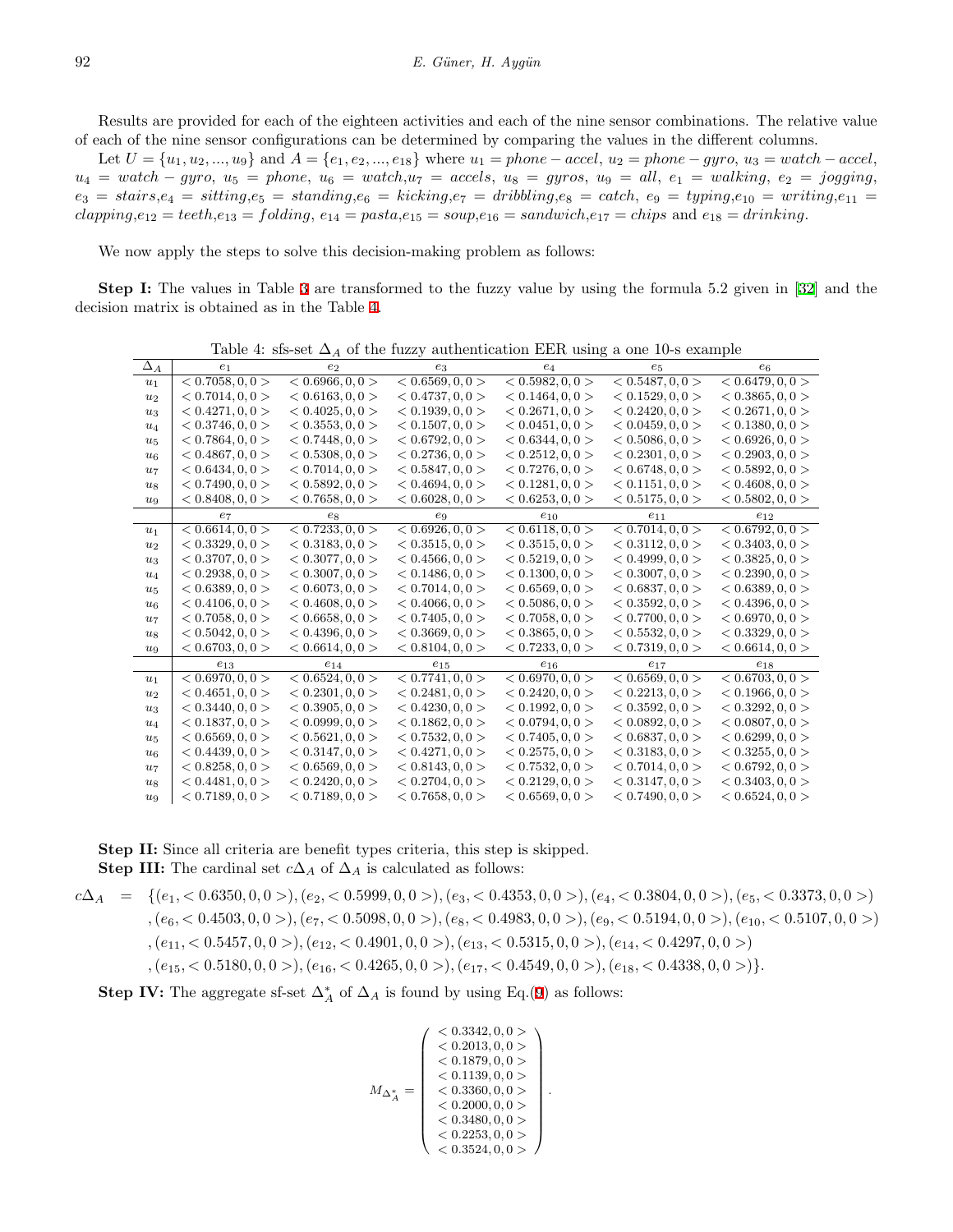**Step V:** We obtain the score values of the aggregate sf-set  $\Delta_A^*$  as  $SC(< 0.3342, 0, 0>) = 0.7781$ ,  $SC(< 0.2013, 0, 0) =$  $0.7338$ ,  $SC(<$   $0.1879, 0, 0$  >) = 0.7293,  $SC(<$   $0.1139, 0, 0$  >) = 0.7046,  $SC(< 0.3360, 0, 0>) = 0.7787$ ,  $SC(< 0.2000, 0, 0) = 0.7333$ ,  $SC(< 0.3480, 0, 0) = 0.7827$ ,  $SC(< 0.2253, 0, 0) = 0.7827$ 0.7418 and  $SC(< 0.3524, 0, 0>) = 0.7841$ .

**Step VI:** Since the ranking order of score values is that  $SC(u_9) > SC(u_7) > SC(u_5) > SC(u_1) > SC(u_8) > SC(u_2) >$  $SC(u_6) > SC(u_3) > SC(u_4)$ , *all* is the best overall configuration. The next best sensor configuration is *accels*. Therefore, one can see easily that the proposed method gives the same result as the method in [[38\]](#page-14-21).

#### **5.2 With the existing methods**

In this subsection, we consider the different multi-criteria decision-making problems in the picture fuzzy soft and spherical fuzzy soft environments given in [\[1](#page-13-17), [16](#page-13-16), [30](#page-14-13), [42](#page-14-12)] and solve these problems with the presented approach. Then, we compare the results under these approaches with the proposed method in this study to show the validity and reliability of this method.

Now, let us take the multi-criteria decision-making problem given in [[30](#page-14-13)] which is related to that a group of associates wants to start a paper producing factory in someplace. Suppose that there are seven plots under consideration as  $U = \{u_1, u_2, u_3, u_4, u_5, u_6, u_7\}.$  The associates must take a decision according to criteria set  $A = \{e_1, e_2, e_3, e_4, e_5\}$ where *e*<sup>1</sup> stands for availability of water, *e*<sup>2</sup> stands for availability of raw materials, *e*<sup>3</sup> stands for waste management, *e*<sup>4</sup> stands for transportation facility and *e*<sup>5</sup> stands for low population density near the plot.

**Step I:** Consider that the sfs-set  $\Delta_A$  describes "the suitability of different plots" given in [[30\]](#page-14-13) as in the Table [5](#page-10-0).

<span id="page-10-0"></span>Table 5: Rating values of sfs-set ∆*<sup>A</sup>*

| $\Delta_A$     | e <sub>1</sub>       | e <sub>2</sub>      | $e_3$                | $e_4$                | $e_5$                |
|----------------|----------------------|---------------------|----------------------|----------------------|----------------------|
| $u_1$          | < 0.8, 0.1, 0.4 >    | < 0.5, 0.2, 0.6 >   | < 0.7, 0.15, 0.3 >   | < 0.6, 0.25, 0.31 >  | < 0.55, 0.12, 0.5 >  |
| u <sub>2</sub> | < 0.9, 0.1, 0.3 >    | < 0.7, 0.2, 0.45 >  | < 0.55, 0.03, 0.12 > | < 0.65, 0.15, 0.56 > | < 0.8, 0.17, 0.3 >   |
| $u_3$          | < 0.52, 0.02, 0.7 >  | < 0.7, 0.12, 0.31 > | < 0.45, 0.15, 0.5 >  | < 0.6, 0.2, 0.4 >    | < 0.75, 0.05, 0.25 > |
| $u_4$          | < 0.7, 0.05, 0.4 >   | < 0.45, 0.1, 0.55 > | < 0.56, 0.15, 0.49 > | < 0.25, 0.05, 0.8 >  | < 0.51, 0.1, 0.25 >  |
| $u_{5}$        | < 0.7, 0.1, 0.4 >    | < 0.3, 0.2, 0.7 >   | < 0.47, 0.25, 0.56 > | < 0.31, 0.15, 0.6 >  | < 0.8, 0.2, 0.4 >    |
| $u_{6}$        | < 0.55, 0.25, 0.65 > | < 0.81, 0.15, 0.3 > | < 0.1, 0.2, 0.8 >    | < 0.6, 0.05, 0.3 >   | < 0.65, 0.1, 0.5 >   |
| $u_7$          | < 0.92, 0.1, 0.3 >   | < 0.2, 0.25, 0.6 >  | < 0.35, 0.2, 0.7 >   | < 0.8, 0.12, 0.4 >   | < 0.75, 0.01, 0.3 >  |

**Step II:** Since all criteria are benefit types criteria, this step is skipped. **Step III:** The cardinal set  $c\Delta_A$  of  $\Delta_A$  is calculated as follows:

$$
c\Delta_A = \{(e_1, < 0.7271, 0.0939, 0.45 >), (e_2, < 0.5229, 0.1743, 0.5014 >), (e_3, < 0.4543, 0.1614, 0.4957 >), (e_4, < 0.5443, 0.1386, 0.4814 >), (e_5, < 0.6871, 0.1071, 0.3571 >)\}
$$

**Step IV:** The aggregate sf-set  $\Delta_A^*$  of  $\Delta_A$  is found by using Eq.[\(9](#page-6-1)) as follows:

$$
M_{\Delta_A^*} = \frac{1}{5} \left[ \begin{pmatrix} <0.8, 0.1, 0.4> & <0.5, 0.2, 0.6> & <0.7, 0.15, 0.3> & <0.6, 0.25, 0.31> & <0.55, 0.12, 0.5> \\ <0.9, 0.1, 0.3> & <0.7, 0.2, 0.45> & <0.55, 0.03, 0.12> & <0.65, 0.15, 0.56> & <0.8, 0.17, 0.3> \\ <0.52, 0.02, 0.7> & <0.7, 0.12, 0.31> & <0.45, 0.15, 0.5> & <0.6, 0.2, 0.4> & <0.75, 0.05, 0.25> \\ <0.7, 0.05, 0.4> & <0.45, 0.1, 0.55> & <0.56, 0.15, 0.49> & <0.25, 0.05, 0.8> & <0.51, 0.1, 0.25> \\ <0.7, 0.1, 0.4> & <0.3, 0.2, 0.7> & <0.47, 0.25, 0.56> & <0.31, 0.15, 0.6> & <0.51, 0.1, 0.25> \\ <0.55, 0.25, 0.65> & <0.81, 0.15, 0.3> & <0.1, 0.2, 0.8> & <0.6, 0.05, 0.3> & <0.8, 0.2, 0.4> \\ <0.92, 0.1, 0.3> & <0.2, 0.7> & <0.47, 0.25, 0.56> & <0.31, 0.15, 0.6> & <0.8, 0.2, 0.4> \\ <0.92, 0.1, 0.3> & <0.2, 0.6> & <0.35, 0.2, 0.7> & <0.6, 0.05, 0.3> & <0.65, 0.1, 0.5> \\ <0.92, 0.1, 0.3> & <0.2, 0.25, 0.6> & <0.35, 0.2, 0.7
$$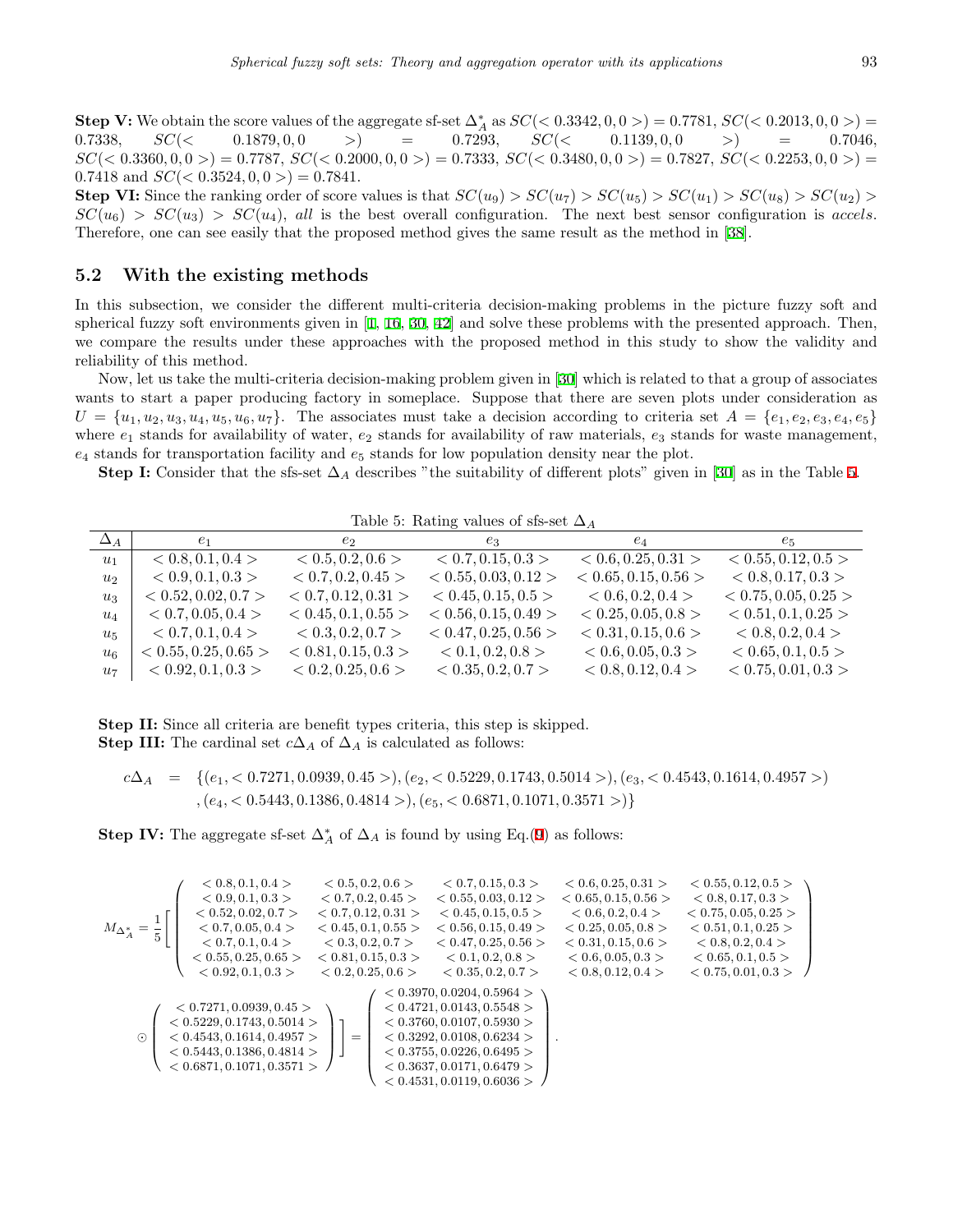**Step V:** If we calculate the score values of the aggregate sf-set  $\Delta_A^*$ , then we have

*SC*(*<* 0*.*3970*,* 0*.*0204*,* 0*.*5964 *>*) = 0*.*0387*, SC*(*<* 0*.*4721*,* 0*.*0143*,* 0*.*5548 *>*) = 0*.*1201*, SC*(*<* 0*.*3760*,* 0*.*0107*,* 0*.*5930 *>*) = 0*.*0241*, SC*(*<* 0*.*3292*,* 0*.*0108*,* 0*.*6234 *>*) = *−*0*.*0213*, SC*(*<* 0*.*3755*,* 0*.*0226*,* 0*.*6495 *>*) = 0*.*0001*, SC*(*<* 0*.*3637*,* 0*.*0171*,* 0*.*6479 *>*) = *−*0*.*0078*,*  $SC(< 0.4531, 0.0119, 0.6036 >)=0.0837.$ 

**Step VI:** Since the ranking order of score values is that

$$
SC(u_2) > SC(u_7) > SC(u_1) > SC(u_3) > SC(u_5) > SC(u_6) > SC(u_4),
$$

the best alternative is  $u_2$ . When the results are compared with the method given in [[30\]](#page-14-13), we see that the best and the after alternative are the same.

To observe the results with the proposed method and the other methods in the papers [[1](#page-13-17), [16,](#page-13-16) [42](#page-14-12)], we follow the same procedures and show the results in Table [6](#page-12-0).

From the comparative study with the existing methods shown in Table [6,](#page-12-0) we conclude the following results:

- The proposed method gives the same results for the best choice of the multi-criteria decision-making problems with different numbers of alternatives and criteria given in the papers  $[1, 16, 30, 42]$  $[1, 16, 30, 42]$  $[1, 16, 30, 42]$  $[1, 16, 30, 42]$  $[1, 16, 30, 42]$  $[1, 16, 30, 42]$  $[1, 16, 30, 42]$  $[1, 16, 30, 42]$ .
- The graphes, shown in Fig [2](#page-11-0), are drawn between alternatives versus ranking measures to represent the outcomes of both methods given by Guleria-Bajaj [[16\]](#page-13-16) and Ahmmad et al. [\[1](#page-13-17)] with the presented method in this study, respectively, that depicts the relationship and ranking of alternatives. The graph implies that not only the best alternative are the same but also the ranking lists are the same.



<span id="page-11-0"></span>Figure 2: Performance Evaluation

As a consequence of comparison, the proposed method gives reliable and appropriate results.

# **6 Conclusion**

In this paper, the soft set theory is extended by considering spherical fuzziness to handle the uncertainty and to make them more functional for solving multi-criteria decision-making problems. We first introduced the new spherical fuzzy soft set theory with their operations, then we represented a spherical fuzzy soft aggregation operator to use them for constructing an algorithm to apply to the multi-criteria decision-making procedure. Finally giving a numerical example to demonstrate the applicability of this method, we compare the results of this method with the methods given in [[1,](#page-13-17) [16](#page-13-16), [30](#page-14-13), [42\]](#page-14-12). But it can be remarked as the proposed theory is unable to capture two-dimensional information so it does not carry any information about the two-dimensional data especially physical problems. For future work, we aim to extend the sfs-sets theory to the complex sfs-sets theory and apply this to the problems contains two-dimensional information. Also, we plan to study different kinds of aggregation operators to solve the related problems to the (complex) spherical fuzzy soft environment.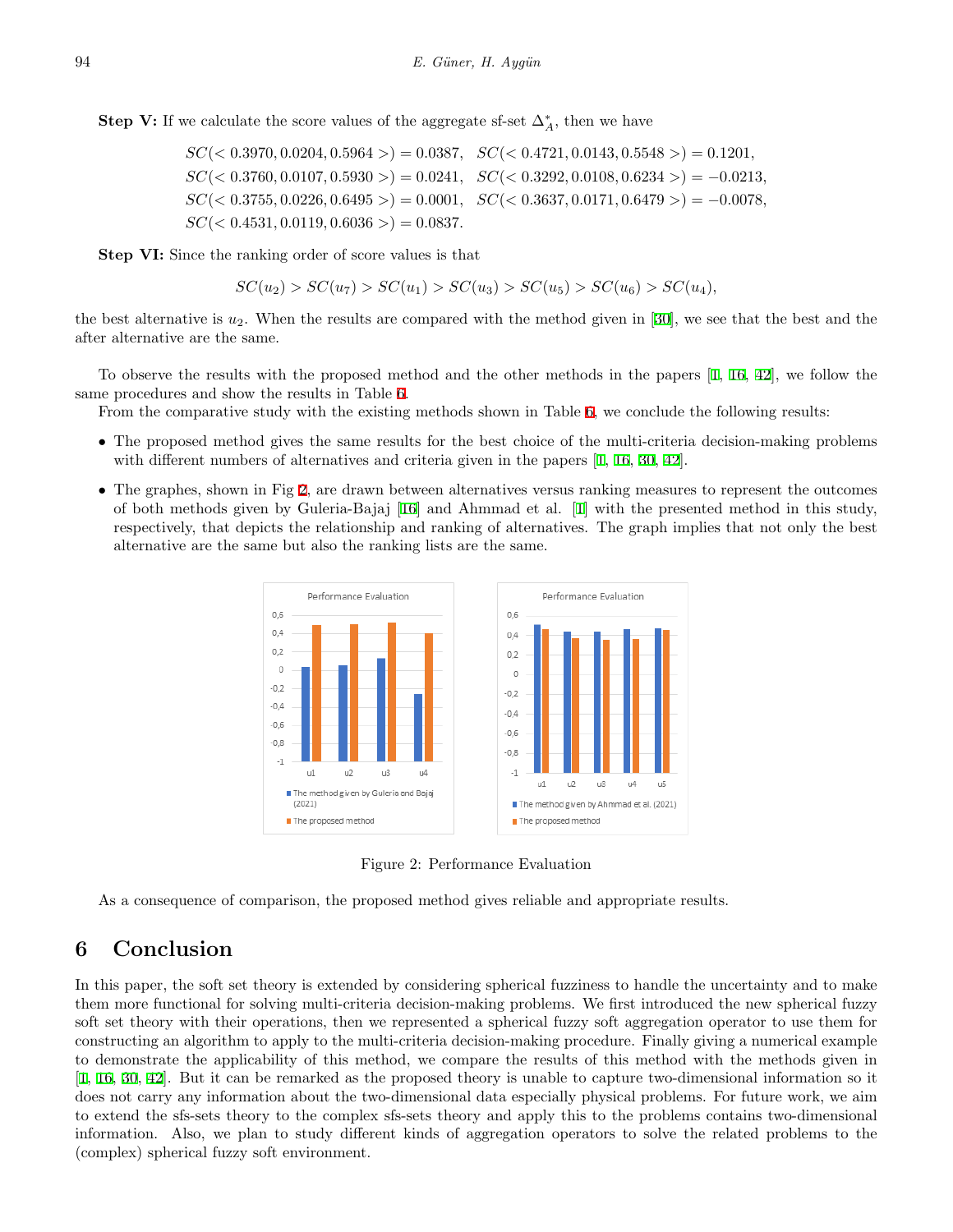| Results by<br>proposed<br>$_{method}$    | $>$ $u_1 > u_3$<br>$m<\alpha^2<\alpha$<br>$u_2 > u_7$<br>$> u_4$                                                                                                                                                                                                                                                                                                                                                                                                                                                                                                                                                                                                                                                                                                                                                                                                                           | $>$ $u_2 > u_3$<br>$> u_6 > u_4$<br>$u_5 > u_1$                                                                                                                                                                                                                                                                                                                                                                                                                                                                                                                                                                             | $> u_1 > u_4$<br>$u_3 > u_2$                                                                                                                                                                                                                                                                                                         | $> u_6 > u_3$<br>$> u_2 > u_4$<br>$u_1>u_5$                                                                                                                                                                                                                                                                                                                                                                                                                                                                               |
|------------------------------------------|--------------------------------------------------------------------------------------------------------------------------------------------------------------------------------------------------------------------------------------------------------------------------------------------------------------------------------------------------------------------------------------------------------------------------------------------------------------------------------------------------------------------------------------------------------------------------------------------------------------------------------------------------------------------------------------------------------------------------------------------------------------------------------------------------------------------------------------------------------------------------------------------|-----------------------------------------------------------------------------------------------------------------------------------------------------------------------------------------------------------------------------------------------------------------------------------------------------------------------------------------------------------------------------------------------------------------------------------------------------------------------------------------------------------------------------------------------------------------------------------------------------------------------------|--------------------------------------------------------------------------------------------------------------------------------------------------------------------------------------------------------------------------------------------------------------------------------------------------------------------------------------|---------------------------------------------------------------------------------------------------------------------------------------------------------------------------------------------------------------------------------------------------------------------------------------------------------------------------------------------------------------------------------------------------------------------------------------------------------------------------------------------------------------------------|
| Results by<br>methods<br>existsing       | $> \{u_1, u_3,$<br>$u_2 > u_7$<br>$u_4, u_6$<br>$> u_5$                                                                                                                                                                                                                                                                                                                                                                                                                                                                                                                                                                                                                                                                                                                                                                                                                                    | $\{u_4, u_6\}$<br>$\{u_1, u_3\}$<br>$u_5 > u_2$                                                                                                                                                                                                                                                                                                                                                                                                                                                                                                                                                                             | $> u_1 > u_4$<br>$u_3 > u_2$                                                                                                                                                                                                                                                                                                         | $>$ $u_4 > u_2$<br>$> u_6 > u_3$<br>$u_1 > u_5$                                                                                                                                                                                                                                                                                                                                                                                                                                                                           |
| Decision Matrices                        | (0.75, 0.05, 0.25)<br>< 0.55, 0.12, 0.5 ><br>< 0.51, 0.1, 0.25 ><br>< 0.75, 0.01, 0.3><br>< 0.8, 0.17, 0.3 ><br>< 0.65, 0.1, 0.5 ><br>< 0.8, 0.2, 0.4<br>< 0.65, 0.15, 0.56<br>< 0.25, 0.05, 0.8<br>< 0.31, 0.15, 0.6<br>< 0.6, 0.25, 0.31 ><br>< 0.8, 0.12, 0.4 ><br>< 0.6, 0.05, 0.3<br>< 0.6, 0.2, 0.4 ><br>< 0.55, 0.03, 0.12 ><br>< 0.56, 0.15, 0.49<br>< 0.47, 0.25, 0.56<br>< 0.45, 0.15, 0.5 ><br>< 0.35, 0.2, 0.7 ><br>< 0.7, 0.15, 0.3<br>< 0.1, 0.2, 0.8 ><br>0.7, 0.12, 0.31 ><br>$0.45, 0.1, 0.55$ ><br>0.81, 0.15, 0.3<br>< 0.7, 0.2, 0.45 ><br>$< 0.2, 0.25, 0.6$ $>$<br>< 0.5, 0.2, 0.6 ><br>$< 0.3, 0.2, 0.7$ $>$<br>: 0.55, 0.25, 0.65<br>$\begin{array}{l} <\  \  \, 0.9,0.1,0.3>\\ <\  \  \, 0.52,0.02,0.7>\\ <\  \  \, 0.7,0.05,0.4>\\ <\  \  \, 0.7,0.1,0.4>\\ <\  \  \, 0.7,0.1,0.4>\\ <\  \  \, 0.7,0.1,0.4>\\ \end{array}$<br>< 0.92, 0.1, 0.3<br>(0.8, 0.1, 0.4) | < 0.65, 0.15, 0.18<br>< 0.35, 0.29, 0.34 ><br>< 0.43, 0.18, 0.35 ><br>< 0.38, 0.21, 0.4<br>< 0.29, 0.58, 0.12<br>$< 0.14, 0.32, 0.45$ ><br>< 0.32, 0.49, 0.15 ><br>< 0.81, 0.11, 0.06 ><br>< 0.43, 0.27, 0.13 ><br>< 0.72, 0.15, 0.03 ><br>< 0.26, 0.51, 0.2 ><br>< 0.6, 0.14, 0.26<br>< 0.54, 0.21, 0.15 ><br>< 0.23, 0.59, 0.18<br>$< 0.81, 0.11, 0.02$ $>$<br>< 0.13, 0.48, 0.37 ><br>< 0.42, 0.36, 022 ><br>< 0.6, 0.23, 0.14 ><br>$\begin{array}{l} <0.12, 0.41, 0.33>\\ <0.23, 0.52, 0.21>\\ <0.45, 0.09, 0.36>\\ <0.57, 0.33, 0.05>\\ <0.57, 0.3, 0.05> \end{array}$<br>0.41 ><br>< 0.44, 0.4, 0.13<br>< 0.31, 0.22, | < 0.2, 0.3, 0.4 ><br>< 0.4, 0.2, 0.4 ><br>$< 0.7, 0.1, 0.2$ $>$<br>< 0.5, 0.3, 0.3<br>< 0.2, 0.3, 0.6 ><br>< 0.5, 0.2, 0.3 ><br>< 0.7, 0.2, 0.2 ><br>0.5, 0.3, 0.2 ><br>< 0.2, 0.2, 0.6 ><br>< 0.6, 0.3, 0.2 ><br>< 0.6, 0.3, 0.1 ><br>< 0.5, 0.3, 0.2 ><br>$<0.4, 0.4, 0.3>\\ <0.2, 0.5, 0.4>\\ <0.6, 0.2, 0.3>$<br>< 0.6, 0.2, 0.2 | $< 0.2, 0.6, 0.5 >$<br>$< 0.3, 0.4, 0.5 >$<br>< 0.4, 0.4, 0.4 ><br>< 0.4, 0.7, 0.4 ><br>< 0.5, 0.6, 0.3<br>< 0.5, 0.6, 0.1 ><br>0.5, 0.5, 0.4 ><br>< 0.4, 0.5, 0.3 ><br>0.1, 0.7, 0.5<br>0.3, 0.6, 0.2<br>< 0.4, 0.4, 0.4 ><br>< 0.5, 0.4, 0.6 ><br>< 0.9, 0.2, 0.2 ><br>< 0.2, 0.7, 0.3 ><br>< 0.2, 0.8, 0.1<br>< 0.7, 0.1, 0.4 ><br>< 0.5, 0.6, 0.4 ><br>< 0.4, 0.3, 0.6 ><br>< 0.5, 0.5, 0.7 ><br>< 0.5, 0.5, 0.5 ><br>< 0.7, 0.1, 0.2 ><br>$<0.4, 0.3, 0.4>\\ <0.5, 0.5, 0.3>\\ <0.3, 0.3, 0.6>$<br>< 0.6, 0.1, 0.4 > |
| Alternatives/<br><b>Attributes</b>       | $U = \{u_1, , u_7\}$<br>$A = \{e_1, , e_5\}$                                                                                                                                                                                                                                                                                                                                                                                                                                                                                                                                                                                                                                                                                                                                                                                                                                               | $U = \{u_1, , u_6\}$<br>$A = \{e_1, , e_4\}$                                                                                                                                                                                                                                                                                                                                                                                                                                                                                                                                                                                | $U = \{u_1, , u_4\}$<br>$A = \{e_1, , e_4\}$                                                                                                                                                                                                                                                                                         | $U = \{u_1, , u_5\}$<br>$A = \{e_1, , e_5\}$                                                                                                                                                                                                                                                                                                                                                                                                                                                                              |
| <b>Methods</b><br>given<br>$\tilde{p}_q$ | Perveen<br>$et$ al. $[30]$                                                                                                                                                                                                                                                                                                                                                                                                                                                                                                                                                                                                                                                                                                                                                                                                                                                                 | et al.[42]<br>Yang                                                                                                                                                                                                                                                                                                                                                                                                                                                                                                                                                                                                          | Guleria<br>Bajaj<br>[16]<br>and                                                                                                                                                                                                                                                                                                      | Ahmmad<br>et al.[1]                                                                                                                                                                                                                                                                                                                                                                                                                                                                                                       |

<span id="page-12-0"></span>Table 6: Comparison the proposed method with the existing methods Table 6: Comparison the proposed method with the existing methods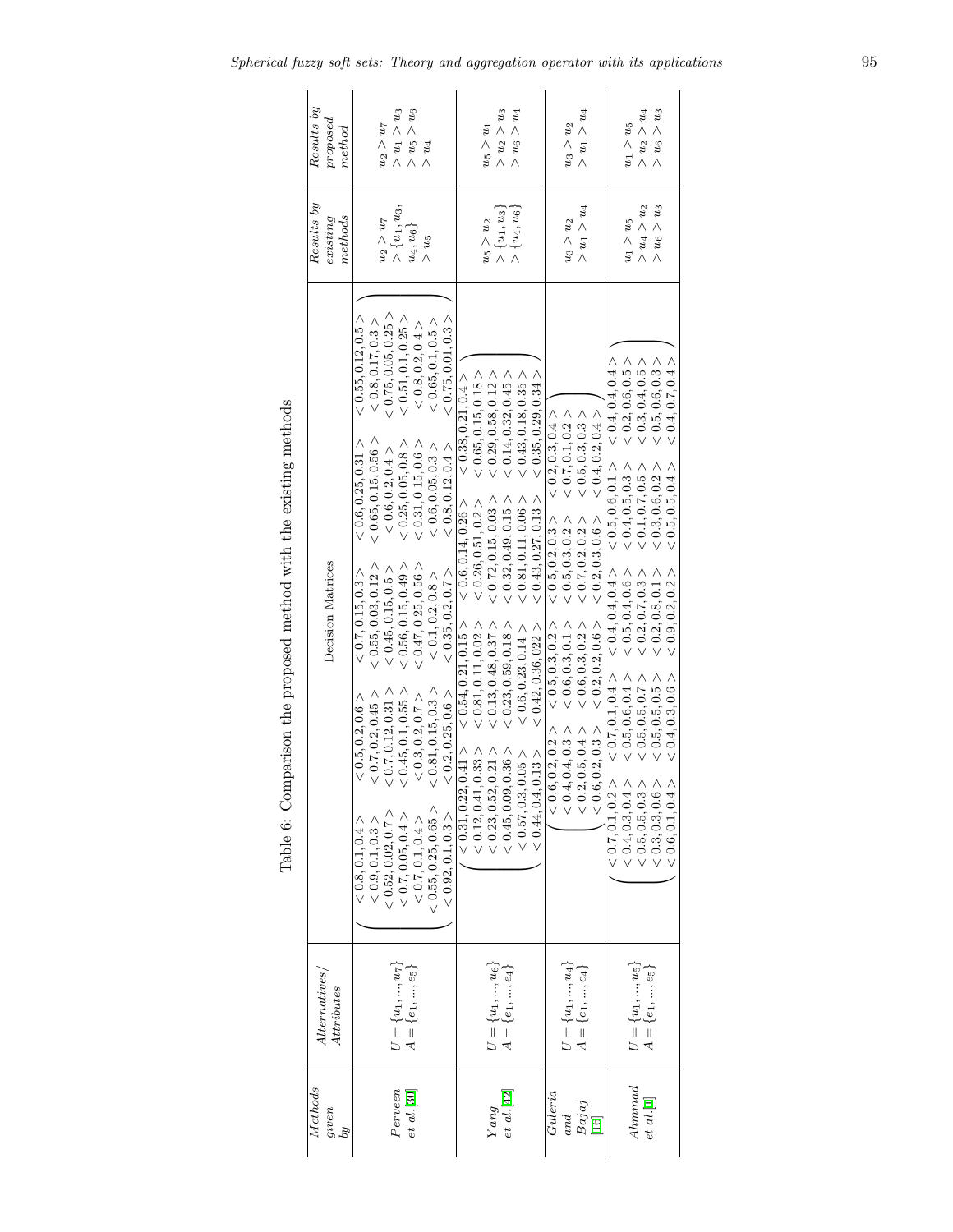# **Acknowledgement**

The authors are thankful to the anonymous referees for their valuable suggestions.

## **References**

- <span id="page-13-17"></span>[1] J. Ahmmad, T. Mahmood, R. Chinram, A. Iampan, *Some average aggregation operators based on spherical fuzzy soft sets and their applications in multi-criteria decision making*, AIMS Mathematics, **6**(7) (2021), 7798-7832.
- <span id="page-13-11"></span>[2] S. Ashraf, S. Abdullah, *Spherical aggregation operators and their application in multiattribute group decision-making*, International Journal of Intelligent Systems, **34**(3) (2019), 493-523.
- <span id="page-13-19"></span>[3] S. Ashraf, S. Abdullah, M. Aslam, M. Qiyas, M. A. Kutbi, *Spherical fuzzy sets and its representation of spherical fuzzy t-norms and t-conorms*, Journal of Intelligent and Fuzzy Systems, **36**(6) (2019), 6089-6102.
- <span id="page-13-18"></span>[4] S. Ashraf, S. Abdullah, T. Mahmood, *Spherical fuzzy sets and their applications in multi-attribute decision making problems*, Journal of Intelligent and Fuzzy Systems, **36**(3) (2019), 2829-2844.
- <span id="page-13-12"></span>[5] S. Ashraf, S. Abdullah, T. Mahmood, *Spherical fuzzy Dombi aggregation operators and their application in group decision-making problems*, Journal of Ambient Intelligence and Humanized Computing, **11** (2020), 2731-2749.
- <span id="page-13-0"></span>[6] K. T. Atanassov, *Intuitionistic fuzzy sets*, Fuzzy Sets and Systems, **20**(1) (2003), 87-96.
- <span id="page-13-4"></span>[7] A. Aygünoğlu, H. Aygün, *Some notes on soft topological spaces*, Neural Computing and Applications, **21**(1) (2012), 113-119.
- <span id="page-13-9"></span>[8] K. V. Babitha, S. J. John, *Hesitant fuzzy soft sets*, Journal of New Results in Science, **2**(3) (2013), 98-107.
- <span id="page-13-10"></span>[9] R. E. Bellman, L. A. Zadeh, *Decision-making in a fuzzy environment*, Manage Science, **17**(4) (1970), Doi:10.1287 /mnsc.17.4.B141.
- <span id="page-13-2"></span>[10] B. Cuong, *Picture fuzzy sets-first results*, Journal of Computer Science and Cybernetics, **30**(4) (2015), doi: 10.15625/1813-9663/30/4/5032.
- <span id="page-13-7"></span>[11] N. Çağman, S. Enginoğlu, F. Çıtak, *Fuzzy soft set theory and its applications*, Iranian Journal of Fuzzy Systems, **8**(3) (2011), 137-147.
- <span id="page-13-8"></span>[12] N. Cağman, S. Karataş, *Intuitionistic fuzzy soft set theory and its decision making*, Journal of Intelligent and Fuzzy Systems, **24**(4) (2013), 829-836.
- <span id="page-13-5"></span>[13] V. Cetkin, A. Aygünoğlu, H. Aygün, *A new approach in handling soft decision making problems*, Journal of Nonlinear Science and Applications, **9** (2016), 231-239.
- <span id="page-13-6"></span>[14] V. Çetkin, E. Güner, H. Aygün, *On 2S-metric spaces*, Soft Computing, **24**(17) (2020), 12731-12742.
- <span id="page-13-1"></span>[15] J. M. Garibaldi, T. Ozen, *Uncertain fuzzy reasoning: A case study in modelling expert decision making*, IEEE Transactions on Fuzzy Systems, **15**(1) (2007), 16-30.
- <span id="page-13-16"></span>[16] A. Guleria, R. K. Bajaj, *T-spherical fuzzy soft sets and its aggregation operators with application in decision-making*, Scientia Iranica, **28**(2) (2021), 1014-1029.
- <span id="page-13-13"></span>[17] E. Güner, H. Aygün, *Generalized spherical fuzzy Einstein aggregation operators: Application to multi-criteria group decision-making problems*, Conference Proceedings of Science and Technology, **3**(2) (2020), 227-235.
- <span id="page-13-14"></span>[18] Y. Jin, S. Ashraf, S. Abdullah, *Spherical fuzzy logarithmic aggregation operators based on entropy and their application indecision support systems*, Entropy, **21**(7) (2019), 628-664.
- <span id="page-13-3"></span>[19] F. Kutlu G¨undo˘gdu, C. Kahraman, *From 1D to 3D membership: Spherical fuzzy sets*, BOS/SOR2018 Conference, Warsaw, Poland, 2019.
- <span id="page-13-15"></span>[20] F. Kutlu G¨undo˘gdu, C. Kahraman, *A novel VIKOR method using spherical fuzzy sets and its application to warehouse site selection*, Journal of Intelligent and Fuzzy Systems, **37**(1) (2019), 1197-1211.